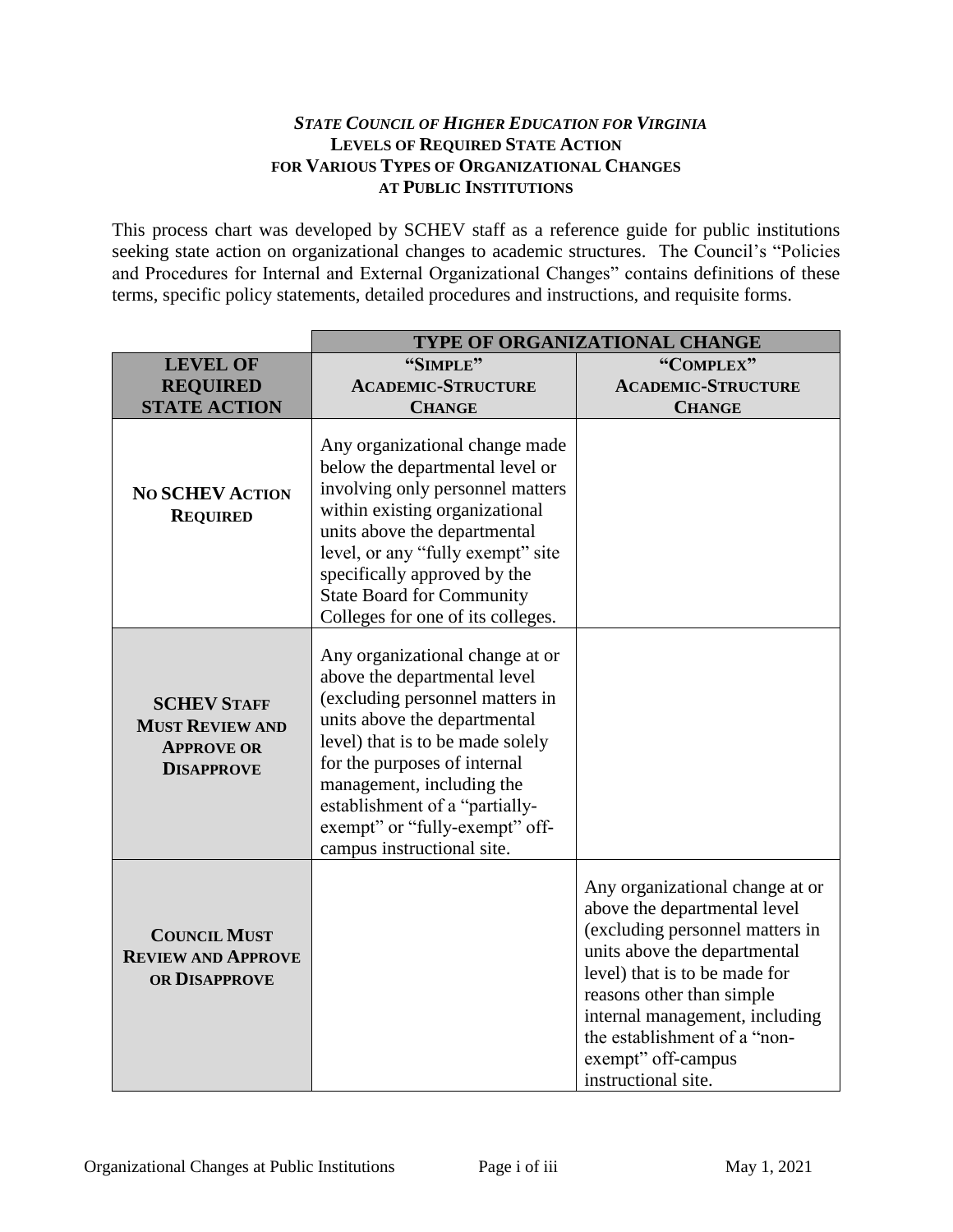#### *State Council of Higher Education for Virginia* **DECISION POINTS IN THE ORGANIZATIONAL-CHANGE APPROVAL PROCESS**

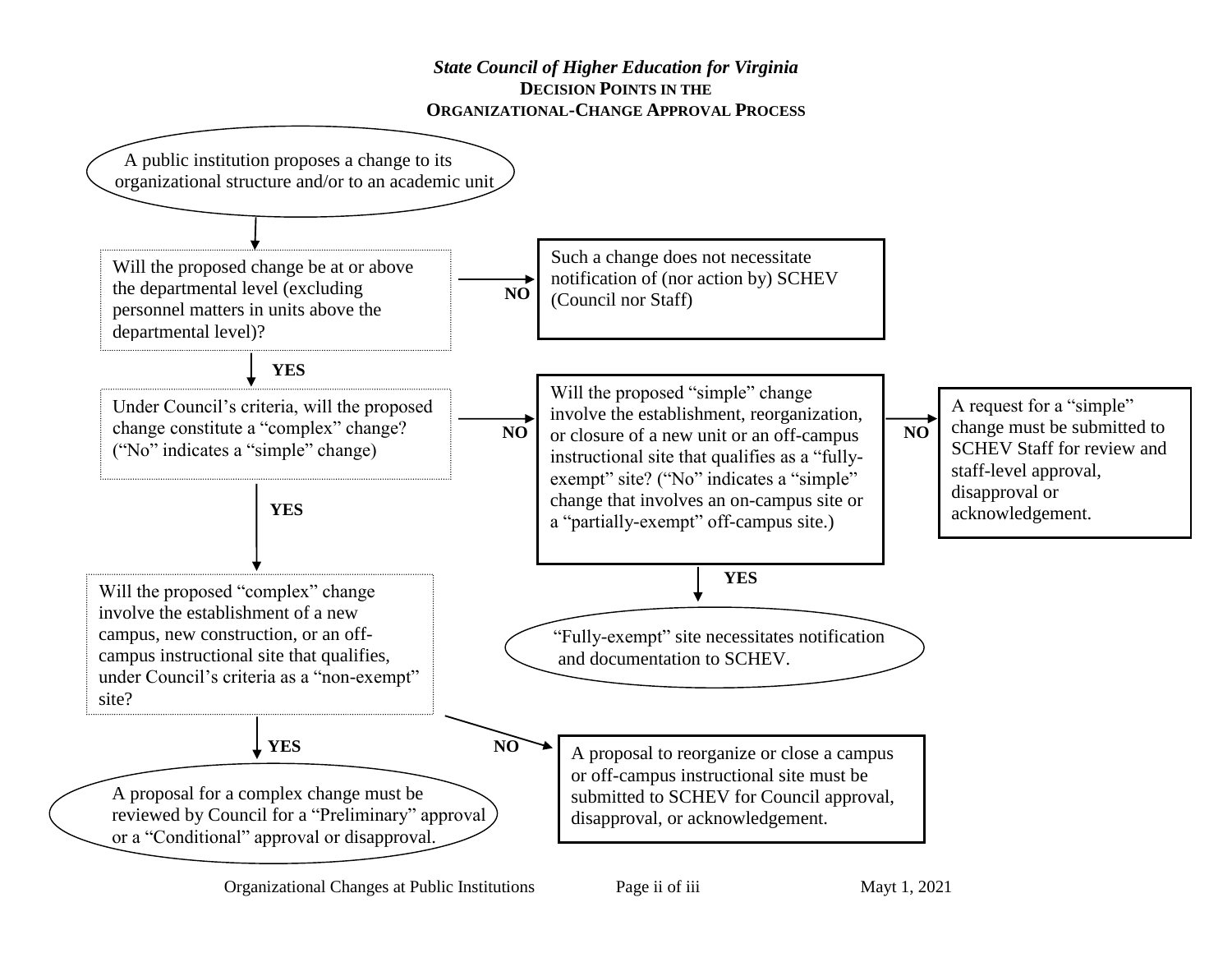#### *State Council of Higher Education for Virginia* **ORGANIZATIONAL CHANGES AT PUBLIC INSTITUTIONS: POLICIES AND PROCEDURES FOR INTERNAL AND OFF-CAMPUS ORGANIZATIONAL CHANGES**

#### **Effective: May 1, 2021**

[Technical Changes made March 2022]

#### **TABLE OF CONTENTS**

- I. Statutory Obligations Related to Organizational Changes at Public Institutions
	- A. The Council of Higher Education's Responsibility, Authority and Duty
		- 1. Responsibility
		- 2. Authority
		- 3. Duty
	- B. Public Institutions' Responsibility and Duty
		- 1. Responsibility
		- 2. Duty

#### II. Policy Statements on Organizational Changes at Public Institutions

- A. Overview
	- 1. Types of Organizational Changes
	- 2. Levels of Organizational Changes
- B. Operational Definitions of Key Terms
- C. "Simple" and "Complex" Organizational Changes
	- 1. Background
	- 2. "Simple" Organizational Changes
	- 3. "Complex" Organizational Changes
- D. Policies Relevant to All Organizational Changes

#### III. Procedures for Submission of Proposals for Organizational Changes

- A. General Guidelines for Proposing Organizational Changes
- B. Specific Instructions for Organizational-Change Proposals

"Proposal for Organizational Change" Form Part I: Supplemental Information Part II: Non-Exempt Off-Campus Instructional Sites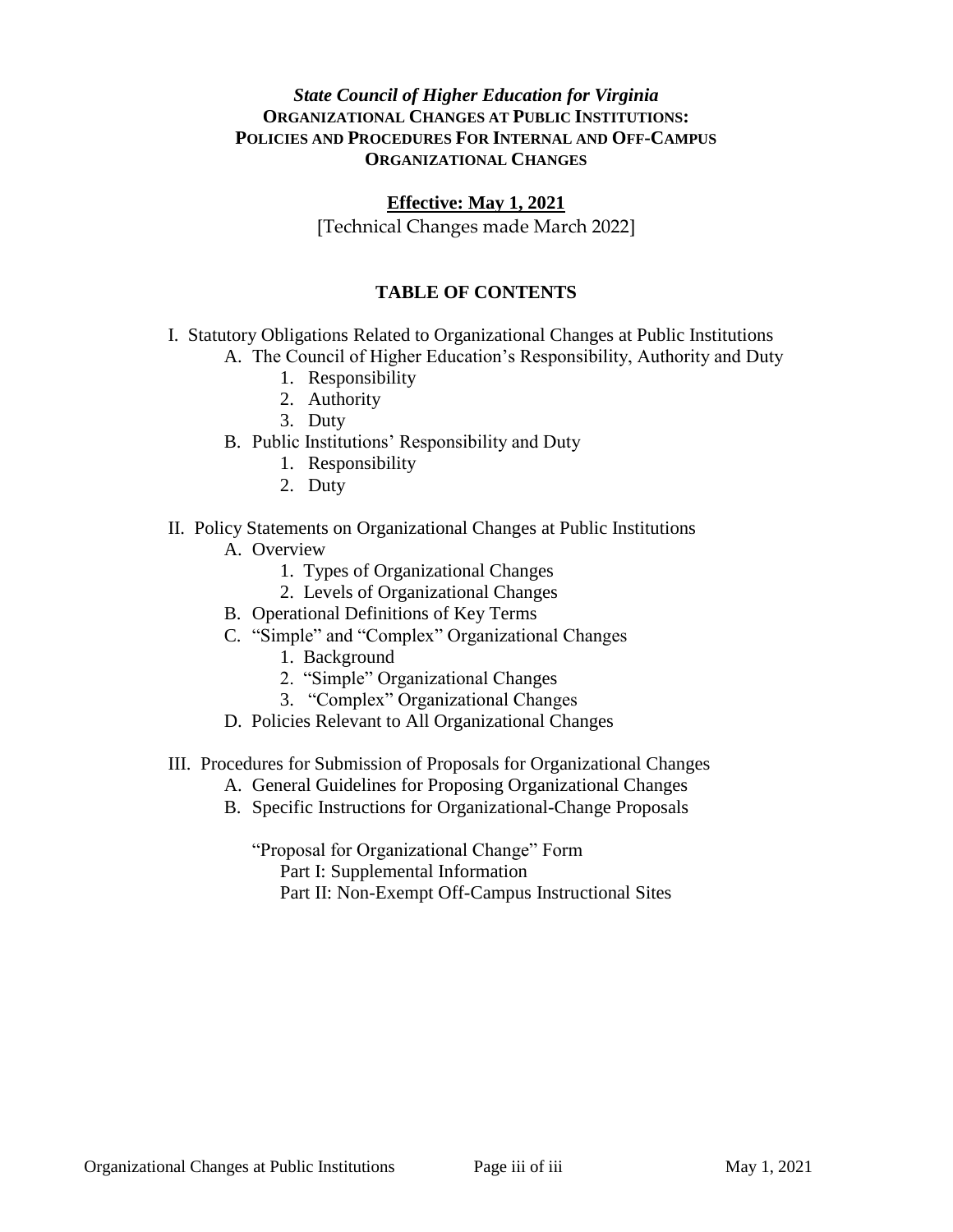## *State Council of Higher Education for Virginia* **ORGANIZATIONAL CHANGES AT PUBLIC INSTITUTIONS: POLICIES AND PROCEDURES FOR INTERNAL AND OFF-CAMPUS ORGANIZATIONAL CHANGES**

# **Effective: May 1, 2021**

#### **I. Statutory Obligations Related to Organizational Changes at Public Institutions**

#### **A. The Council of Higher Education's Responsibility, Authority and Duty**

1. Responsibility

"Review and approve or disapprove the establishment of any department, school, college, branch, division or extension of any public institution of higher education which such institution proposes to establish whether located on or off the main campus of such institution. If any organizational change is determined by the Council to be proposed solely for the purpose of internal management and the institution's curricula offerings remain constant, the Council shall approve the proposed change. Nothing in this subdivision shall be construed to authorize the Council to disapprove the establishment of any such department, school, college, branch, division or extension established by the General Assembly." (Code of Virginia, §23.1-203(7))

## 2. Authority

"Adopt such policies and regulations as the Council deems necessary to implement its duties established by state law. Each public institution of higher education shall comply with such policies and regulations." (Code of Virginia, §23.1-203(15))

3. Duty

"Insofar as practicable, preserve the individuality, traditions, and sense of responsibility of each public institution of higher education in carrying out its duties. The Council, "insofar as practicable, shall seek the assistance and advice of each public institution of higher education in fulfilling all of its duties and responsibilities." (Code of Virginia, §23.1-203(27-28))

#### **B. Public Institutions' Responsibility and Duty**

- 1. Responsibility
	- 1. A public college or university seeking to create, establish, or operate an offcampus instructional site, funded directly or indirectly from the general fund or with revenue from tuition and mandatory educational and general fees generated from credit course offerings, shall first refer the matter to the State Council of Higher Education for Virginia for its consideration and approval. The State Council of Higher Education for Virginia may provide institutions with conditional approval to operate the site for up to one year, after which time the college or university must receive approval from the Governor and General Assembly, through legislation or appropriation, to continue operating the site.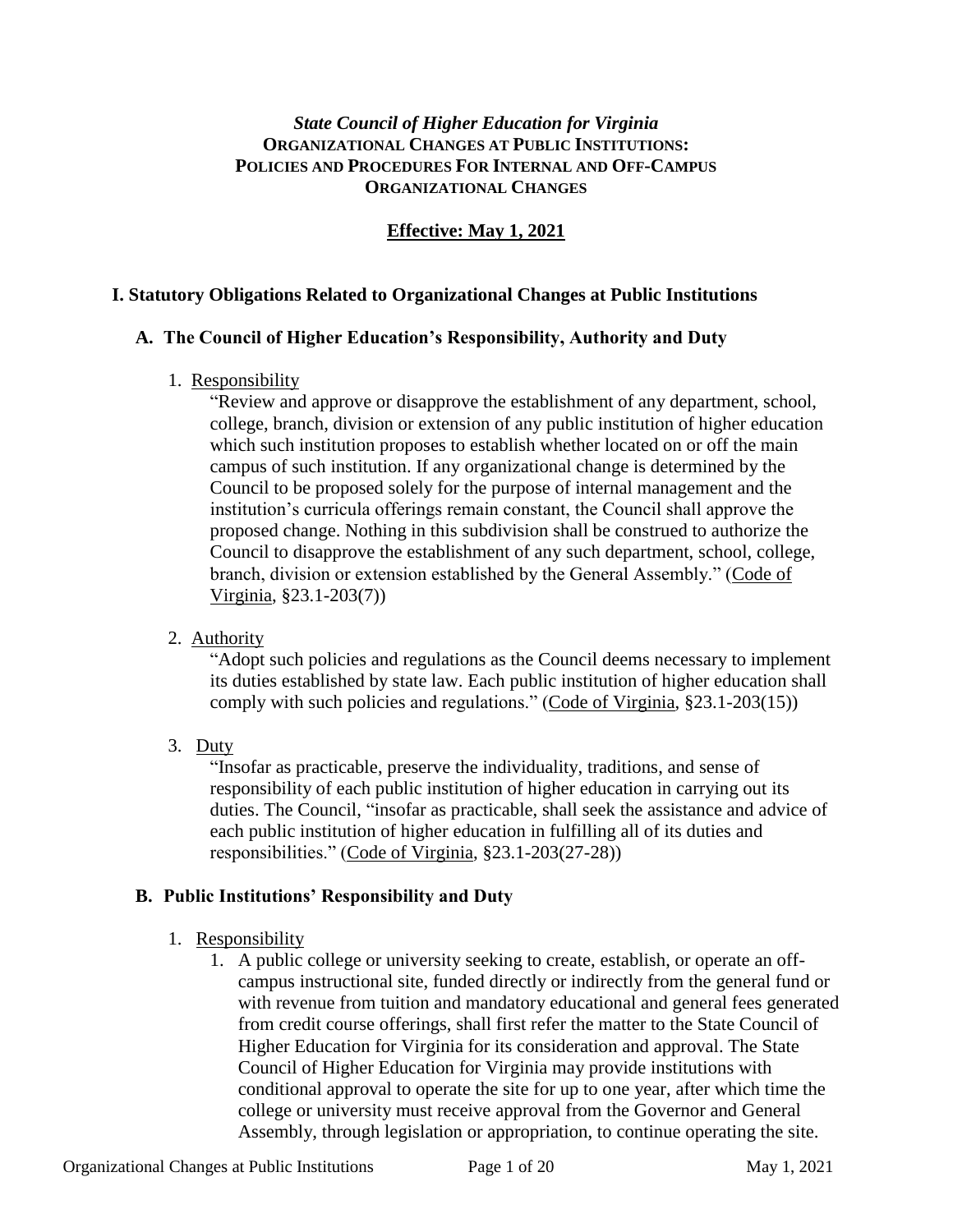- 2. For the colleges of the Virginia Community College System, the State Board of Community Colleges shall be responsible for approving off-campus locations. Sites governed by this requirement are those at any locations not contiguous to the main campus of the institution, including locations outside Virginia.
- 3. a. The provisions of this language shall not apply to credit offerings on the site of a public or private entity if the offerings are supported entirely with private, local, or federal funds or revenue from tuition and mandatory educational and general fees generated entirely by course offerings at the site.
	- b. Offerings at previously approved off-campus locations shall also not be subject to these provisions.
	- c. Further, the provisions of this language do not govern the establishment and operations of campus sites with a primary function of carrying out grant and contract research where direct and indirect costs from such research are covered through external funding sources. Such locations may offer limited graduate education as appropriate to support the research mission of the site.
	- d. Nothing in this language shall prohibit an institution from offering non-credit continuing education programs at sites away from the main campus of a college or university.
- 4. The State Council of Higher Education shall establish guidelines to implement this provision." (2003 Revision to the Appropriation Act of 2002-04, Section 4- 5.05c)
- 2. Duty

"Each public institution of higher education shall comply with such polices and regulations [as the Council believes necessary to implement all of the Council's duties and responsibilities as set forth in this Code]." (Code of Virginia, §23.1- 203(15))

The Council has established the following policies and procedures related to organizational changes at public institutions as part of its obligation "to promote the development and operation of an educationally and economically sound, vigorous, progressive, and coordinated system of higher education in the Commonwealth…." (Code of Virginia, §23.1-200)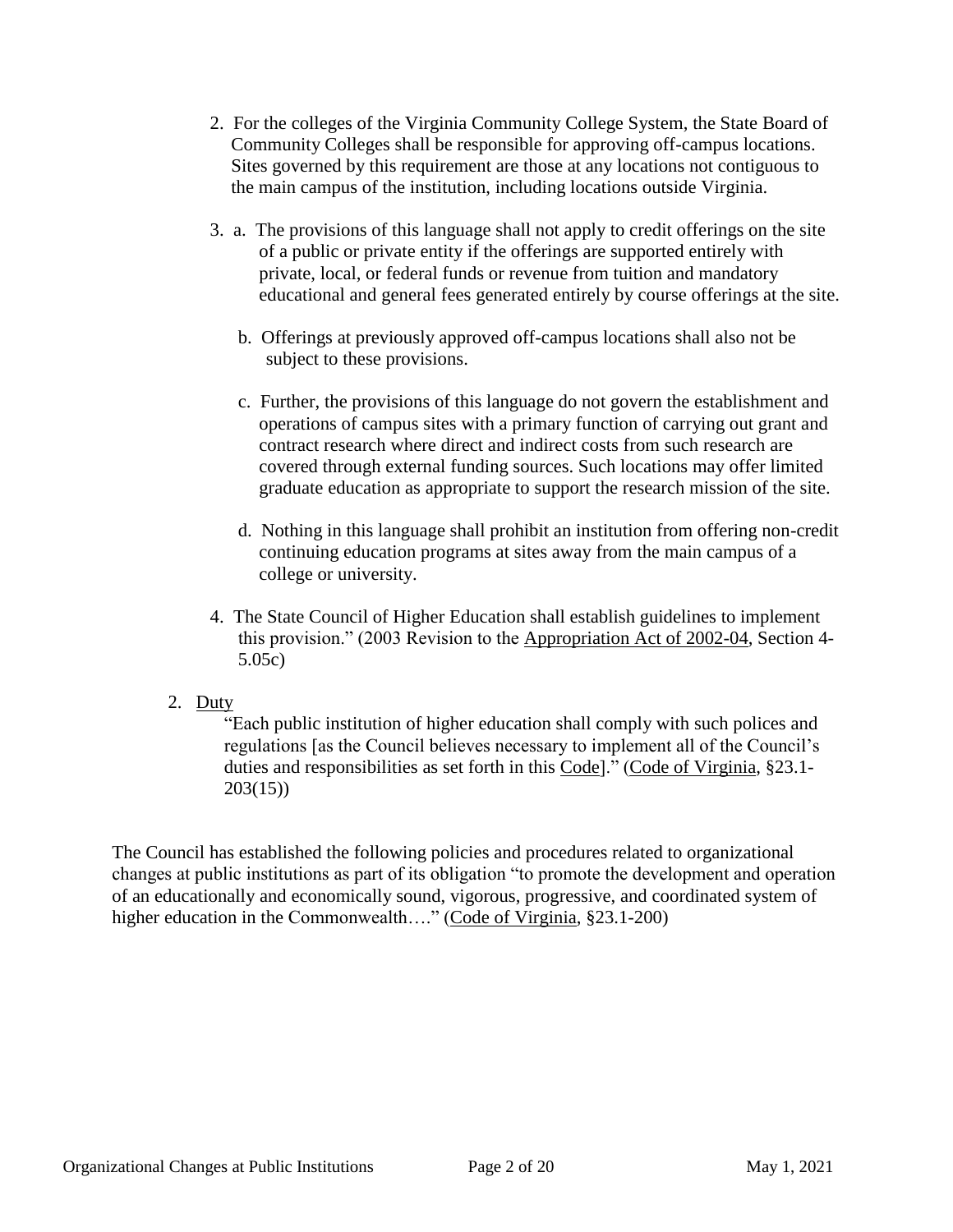#### **II. Policy Statements on Organizational Changes at Public Institutions**

#### **A. Overview**

To ensure that the Council is duly apprised of organizational changes in or to academic structures/units at public institutions, and that institutions are not unnecessarily burdened with complex and lengthy procedures, the Council recognizes the following distinctions. **Note:** The following distinctions are applicable to establishment, reorganization, and closure/termination of academic structures/units:

#### 1. Types of Organizational Changes

- a. *"Simple" Organizational Change*: a structural alteration (establishment, reorganization, or termination), proposed solely for the purpose of internal management, that would not alter the institution's mission or curricular offerings and would be executable within currently-authorized funds (e.g., re-naming an academic department or establishing a "fully-exempt" or "partially-exempt" offcampus instructional site—see **Operational Definitions** below).
- b. *"Complex" Organizational Change*: a structural alteration (establishment, reorganization, or termination), not proposed solely for the purpose of internal management, that may alter the institution's mission or curricular offerings and/or may not be executable within currently authorized funds (e.g., establishing a new unit—college, school, department—or a "non-exempt" off-campus site—see **Operational Definitions** below).
- 2. Levels of Required State Action
	- a. *No Required State Action*: any "simple" organizational change made below the departmental level or involving only personnel matters within existing organizational units above the departmental level.
	- b. *SCHEV Staff Must Review and Approve or Disapprove*: any "simple" organizational change that involves the establishment, reorganization, or termination of a subdivision of an institution at or above the departmental level (excluding personnel matters in units above the departmental level), including the establishment of a "fully-exempt" or "partially-exempt" off-campus site (see **Operational Definitions** below). Council has delegated approval of "simple" organizational changes to SCHEV staff. Final authority for all organizational changes remains with the Council.
	- c. *Council Must Review and Approve or Disapprove*: any "complex" organizational change that involves the establishment, reorganization, or termination of a subdivision of an institution at or above the departmental level (excluding personnel matters in units above the departmental level), including the establishment of a "non-exempt" off-campus instructional site (see **Operational Definitions** below). For "complex" changes involving "non-exempt" sites, Council review and "preliminary" and/or "conditional" approval is required (see **Operational Definitions** below). "Preliminary" approval is an optional preapproval step. "Conditional" approval is a mandatory step and is granted for a period of no more than one year. During the conditional period, the institution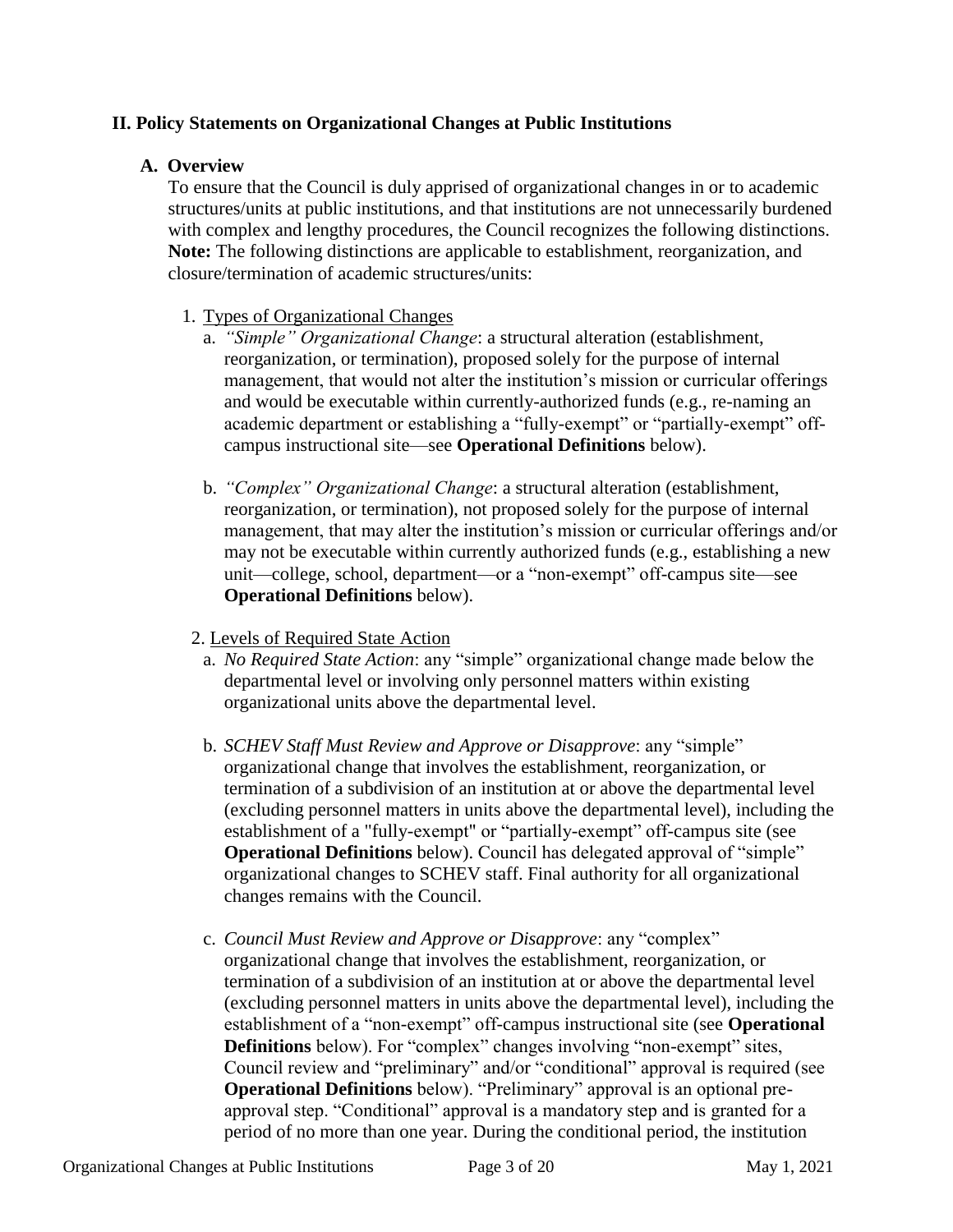must seek and receive approval for long-term operation of the site from the Governor and General Assembly.

### **B. Operational Definitions of Key Terms**

Organizational Change: an alteration—**establishment, reorganization, or closure/termination**—in the organization and/or structure of one or more of an institution's academic units.

"Simple" Organizational Change: a structural alteration (establishment, reorganization, or closure/termination), proposed solely for the purpose of internal management, that would not alter the institution's mission or curricular offerings and would be executable within currently authorized funds (e.g., re-naming an academic department or establishing a "fully-exempt" or "partially-exempt" off-campus instructional site).

"Complex" Organizational Change: a structural alteration (establishment, reorganization, or closure/termination), not proposed solely for the purpose of internal management, that may alter the institution's mission or curricular offerings and/or may not be executable within currently authorized funds (e.g., establishing a new unit—college, school, or department—or a "non-exempt" off-campus instructional site.)

Off-Campus Site: any location not contiguous to the approved, main campus(es) of an institution. These policies and procedures apply to **instructional** sites only.

"Fully-Exempt" Off-Campus Instructional Site: an instructional location, not contiguous to an institution's approved, main campus(es), that is *not* subject to Council approval or disapproval. As such, an "exempt" off-campus site is one for which either:

- the State Board of Community Colleges provides specific approval to a college of the Virginia Community College System; or
- the General Assembly, the State Board of Community Colleges, or the State Council of Higher Education has previously granted approval; or
- the primary function is the execution of grant and contract research where direct and indirect costs from such research are covered through external funding sources (and where limited graduate-level instruction may be offered); or
- the sole function is the provision of non-credit continuing education instruction.

The establishment of a "fully-exempt" off-campus site constitutes a "simple" organizational change. Council staff *must* be informed. Procedures and instructions for submission of proposals can be found in Part III (beginning on page 7) of this document.

"Partially-Exempt" Off-Campus Instructional Site: an instructional location, not contiguous to an institution's approved main campus, that *is* subject to Council staff review but is *not* subject to Council approval or disapproval. Such locations include all sites where the for-credit courses/programs to be offered are supported *entirely* with private, local, or federal funds *or* with revenue from tuition and mandatory educational and general fees generated *entirely* by course offerings at the site. The establishment of a "partially-exempt" off-campus site constitutes a "simple" organizational change of which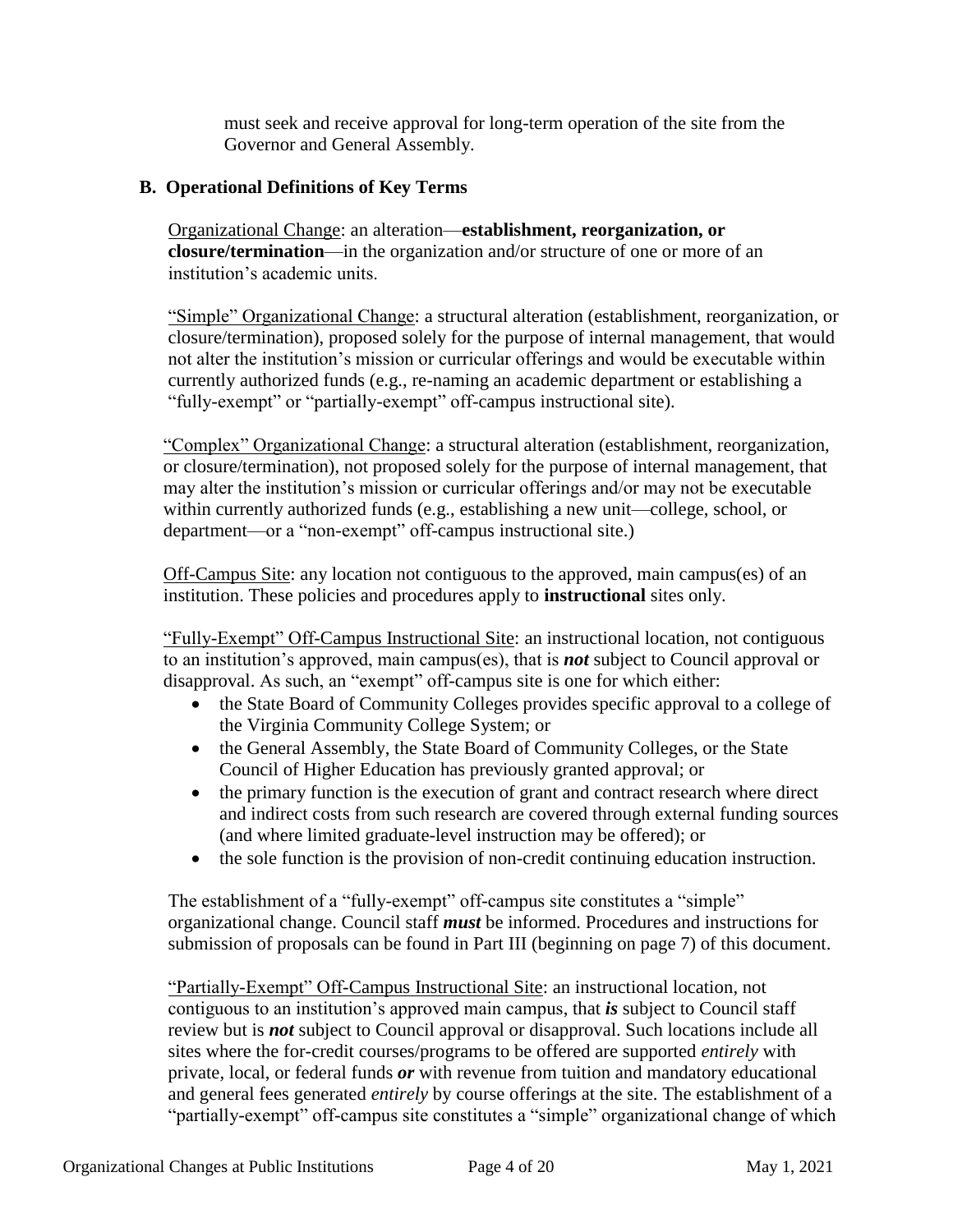Council staff *must* be informed using the procedures for such changes (see below). Final authority for determining whether a proposed off-campus instructional site is "partiallyexempt" rests with the Council.

"Non-Exempt" Off-Campus Instructional Site: an instructional location, not contiguous to an institution's approved, main campus, that *is* subject to Council approval. Such locations include all sites to be funded directly or indirectly from the general fund *or* with revenue from tuition and mandatory educational and general fees generated from credit course offerings provided at locations (including the main campus and other approved off-campus sites) beyond the site in question.

"Preliminary" Approval: an action by the Council authorizing a public, four-year institution to continue development of plans for an off-campus instructional site that will ultimately require either the purchase, construction or receipt (as donation) of one or more buildings. A request for such an approval is an *optional* step that allows an institution to seek state (Council) scrutiny, input and permission to continue planning before it expends significant resources or enters into binding contracts/agreements. A request for a "conditional" approval (see below) must follow within one year of the State Council's granting of a preliminary approval; all requests for extensions of preliminary approvals will be considered at the Council's discretion. A request for a preliminary approval must address, clearly and completely, *issues of need* and, in at least a general way, *issues of cost*; the required documentation is detailed in Part III of Council's "Proposal for Organizational Change" form, which appears at the end of this document.

"Conditional" Approval: an action by the Council authorizing a public, four-year institution to operate a non-exempt off-campus instructional site for up to one year, during which time the institution must receive final approval from the Governor and General Assembly—via legislation and/or appropriation—to continue to operate the site. A request for a conditional approval is *mandatory* regardless of whether the institution previously requested a "preliminary" approval (see above). A request for a conditional approval is required to include specific, detailed and/or finalized documentation; the required documentation is detailed in Part III of Council's "Proposal for Organizational Change" form, which appears at the end of this document.

## **C. "Simple" and "Complex" Organizational Changes**

1. Background

The Council recognizes distinctions between "simple" and "complex" organizational changes (see **Operational Definitions** above). This distinction is intended to clarify and streamline the approval process for public institutions' organizational changes. As a result, while the Council will continue to formally approve all institutional organizational changes at or above the departmental level, SCHEV staff have been delegated the responsibility and authority to approve "simple" organizational changes.. "Simple" and "complex" organizational changes must be submitted to SCHEV staff using the guidelines, instructions and forms contained herein.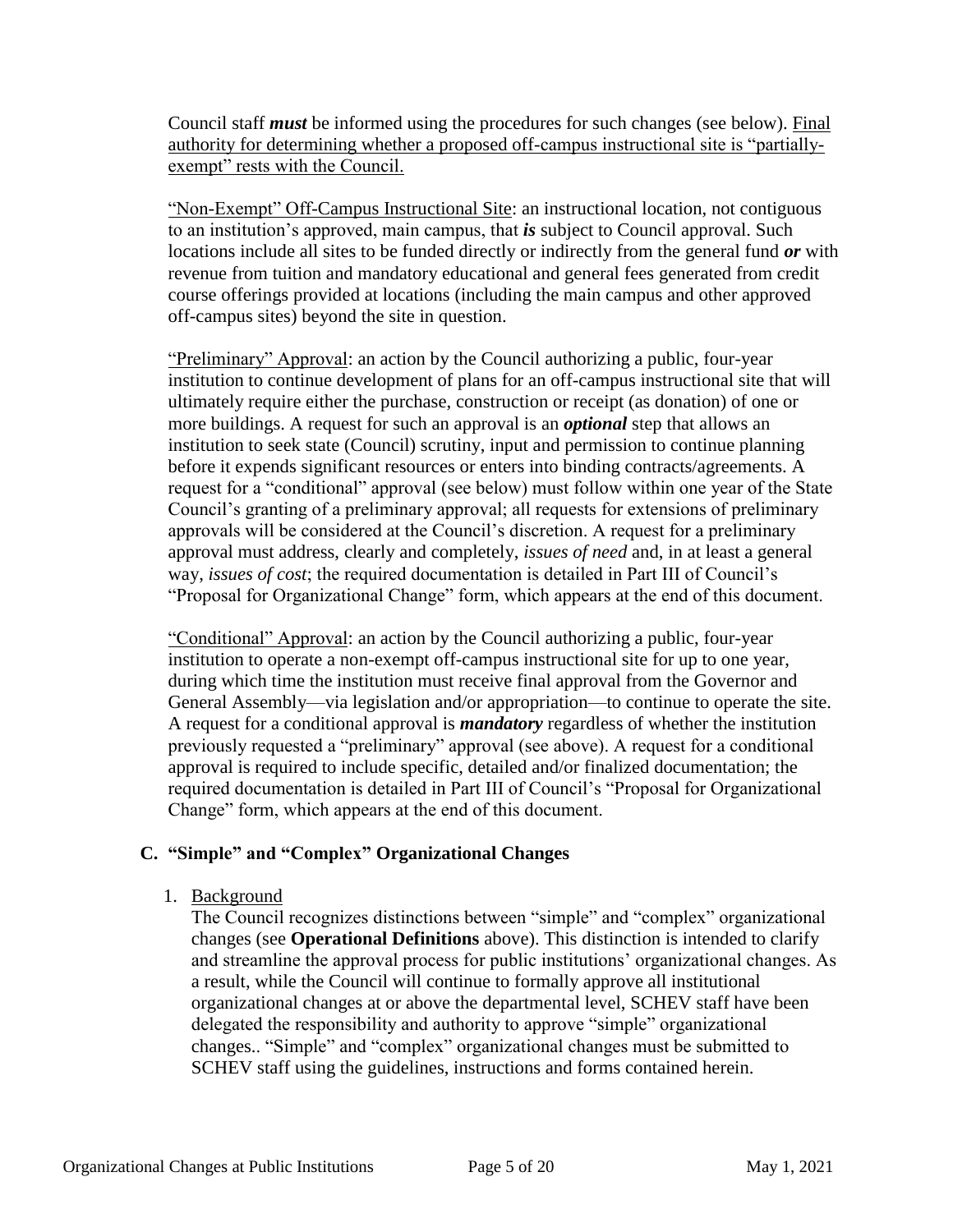### 2. "Simple" Organizational Changes

If SCHEV staff concurs with a public institution's determination that a proposed organizational change fits the definition of a "simple" change (i.e., would be solely for the purpose of internal management, would not alter the institution's mission and curricular offerings and would be executable within currently-approved funds), the Council delegates responsibility for the evaluation and approval of such a change to SCHEV staff. Activities subject to such review include institutional changes related to academic units/structures that are solely for the purpose of internal management in or outside of Virginia, as well as the establishment of "partially-exempt" off-campus sites (see **Operational Definitions** above). Final Authority for determining whether a proposed organizational change is "simple" rests with SCHEV staff.

**Note:** the following types of off-campus instructional activity do not require SCHEV approval or any submission to SCHEV as they do not involve the creation of an ongoing off-campus instructional location. All other sites are to be reported to SCHEV Academic Affairs staff for approval.

- Offering instruction at a Higher Education Center in Virginia.
- Offering instruction at a high school in Virginia under an agreement with the school/school district to offer specific programs to school personnel.
- Offering "contract" instruction that does not maintain an ongoing presence in the location when the institution does not incur costs to maintain the site or maintain university personnel at the site (apart from the instructional activity).
- Offering programs where instruction is formally offered though mutual agreement, by another institution—e.g., certain kinds of international programs.
- Offering academic programs without maintaining administrative functionality at the site—e.g., synchronous distance instruction for which administrative duties are handled at the site by the personnel working for an entity other than the institution.

A list of SCHEV-approved [Off Campus Sites for 4 Year Public Institutions](https://schev.edu/index/students-and-parents/explore/virginia-institutions) is available on the SCHEV website.

3. "Complex" Organizational Changes

If SCHEV staff and/or a public institution determine(s) that a proposed organizational change fits the definition of a "complex" change (see **Operational Definitions** above), the institution shall seek Council approval of the proposed change in accordance with these policies and procedures.

- a. For the purposes of these policies and procedures, "non-exempt" off-campus sites (see **Operational Definitions** above) shall be considered "complex" organizational changes.
- b. SCHEV staff shall prepare a document and recommendation for Council action on the proposed organizational change. The document shall be placed on the Council's agenda.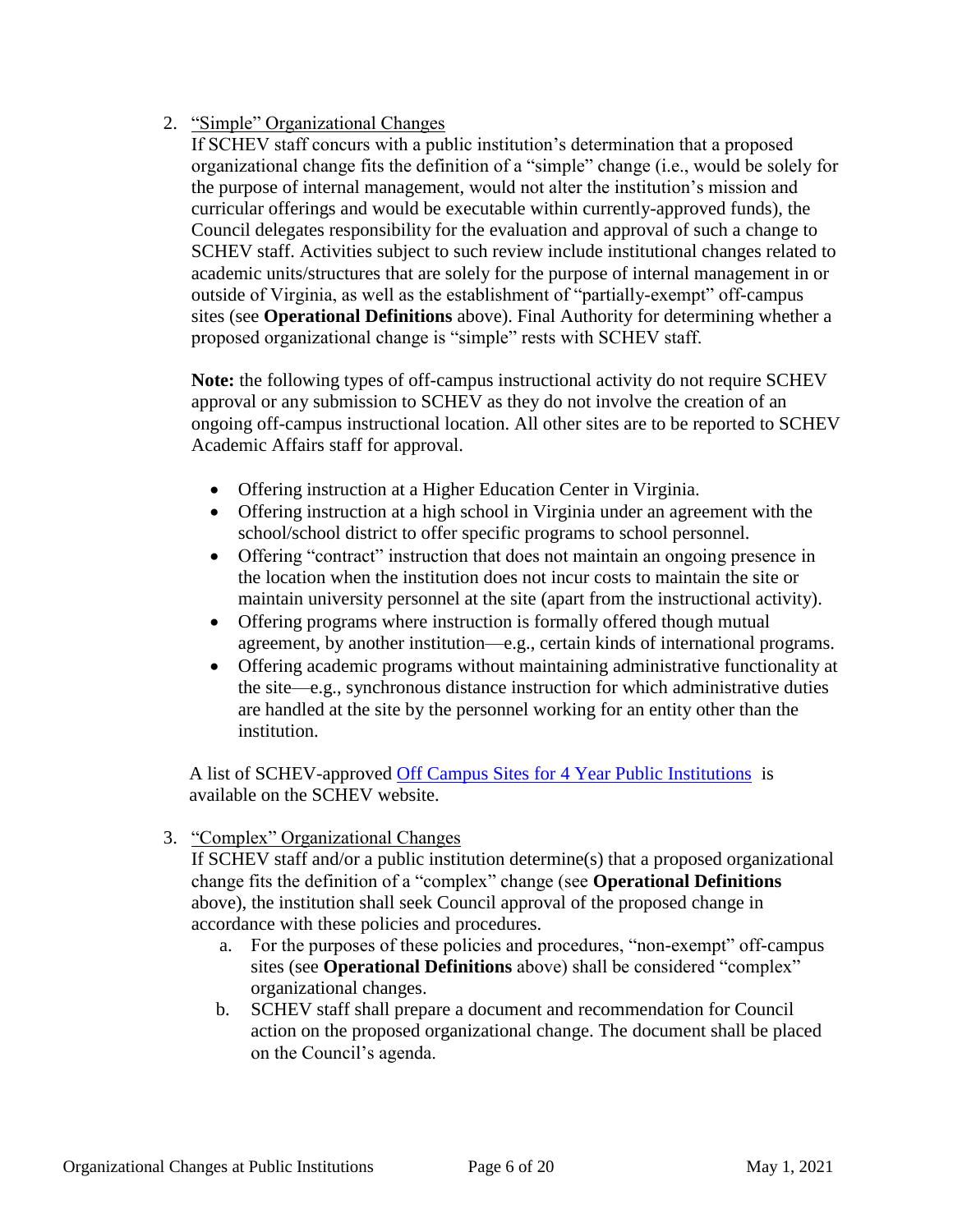c. When a proposed "complex" organizational change involves a "non-exempt" off-campus site, Council shall consider the proposal for "preliminary" approval (a pre-approval option for institutions) or "conditional" (required) approval. The granting of preliminary approval shall allow the institution to continue its development of plans for the site for up to one year, during which time the institution must finalize its request for a conditional approval. The granting of conditional approval shall allow the institution to operate the site for up to one year, during which time the institution must receive final approval from the Governor and General Assembly—via legislation and/or appropriation—to continue to operate the site.

# **D. Policies Relevant to All Organizational Changes**

- 1. Public institutions shall inform SCHEV staff in writing at least 90 days prior to the proposed effective date of any proposed organizational changes at or above the departmental level, including the establishment of a department, school, college, branch, division, or extension, and the proposed creation of an institute if such institute is at or above the departmental level. **All organizational changes (excluding "fully-exempt" off-campus sites) must be submitted for Council consideration and approval prior to establishment, reorganization, or closure/termination.**
- 2. Public institutions must notify SCHEV staff of the establishment of a "fully-exempt" off-campus site. Institutions must inform SCHEV in writing upon approval from an authorizing agent (see **Operational Definitions** above).
- 3. Public institutions shall inform SCHEV staff in writing of any plans to offer a significant level of instruction or services out of the state through physical presence in another state or country.
- 4. If an institution is proposing to establish an off-campus site within a 25 mile radius of a public institution's primary campus location, the proposing institution must consult with the adjacent institution regarding program offerings and duplication. The communication and institutional response must be included in the proposal document submitted to SCHEV. Original communication is included in the appendix.
- 5. The Council does not possess the authority to disapprove an organizational change authorized by the General Assembly or an off-campus site authorized by the State Board of Community Colleges.
- 6. Approval of an organizational change does not obligate the Council to support capital or operating requests in excess of the amounts provided in the institution's current appropriation.
- 7. Public institutions are prohibited from transforming "simple" organizational changes into "complex" changes and/or transforming "fully-exempt" or "partially-exempt" sites into "non-exempt" sites subsequent to SCHEV staff approval. Any and all subsequent organizational changes and sites must be submitted for Council consideration and approval prior to establishment.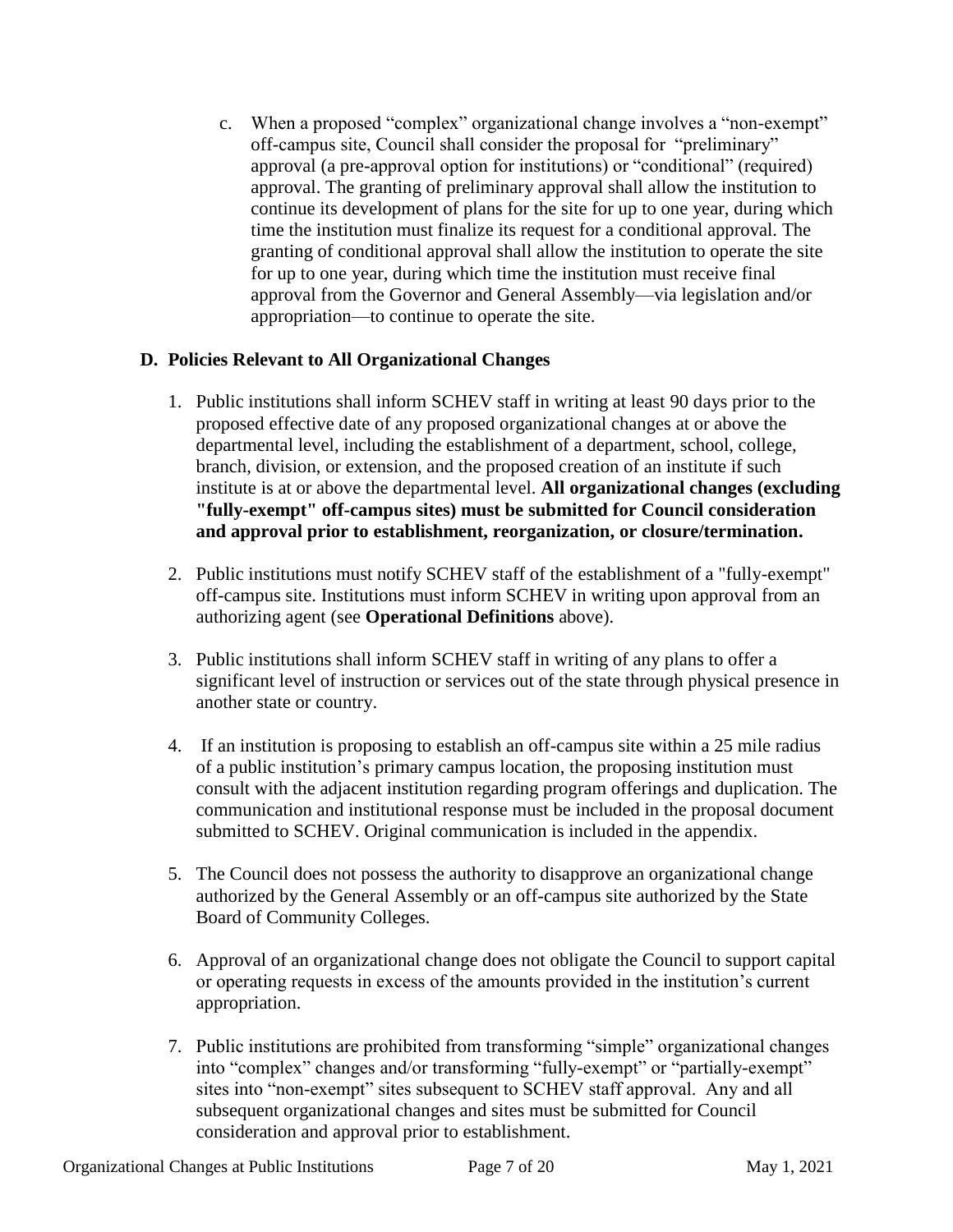- 8. In accordance with the criteria of the Commission on Colleges of the Southern Association of Colleges and Schools (SACSCOC) as well as specialized and/or professional accrediting bodies, an organizational change may constitute a "substantive change" of which an institution must inform its accreditor(s).
- 9. All requests that require governing board approval must be formally submitted within one (1) year of that approval. If the organizational change is approved by SCHEV, the change must be implemented within one (1) year of the effective date as indicated in the SCHEV approval letter. Organizational changes not implemented within the one year must be submitted as a new request.

## **III. Procedures for Submission of Proposals for Organizational Changes**

#### **A. General Guidelines for Organizational Changes (Establishment, Reorganization, Closure/Termination)**

- 1. All requests for "simple" organizational changes requiring staff approval must be submitted 90 days prior to the date the change is sought. SCHEV staff will respond within 30 days of receipt of request of a proposed "simple" organizational change. Proposals for "complex" organizational changes must be submitted at least 120 days prior to the Council meeting at which Council action is sought. It is recommended that proposals for "complex" organizational changes be submitted at least 6 months days prior to the Council meeting to ensure a timely processing.
- 2. Proposals for "simple" and "complex' changes must be submitted via the attached forms. Proposals for "complex" changes must include: Part I: Supplemental Information and Part II: For Non-Exempt Off-Campus Instructional Sites (see page 17 and 18).
- 3. Regardless of its form, the proposal must include sufficient information, in sufficient detail and quantity to permit SCHEV staff to readily and adequately determine that the proposed change fits the definition of a "simple" change.. SCHEV staff reserves the right to request additional information to determine adequate resources are available to support a proposed change.

*(REMAINDER OF PAGE LEFT BLANK FOR FORMATTING PURPOSES)*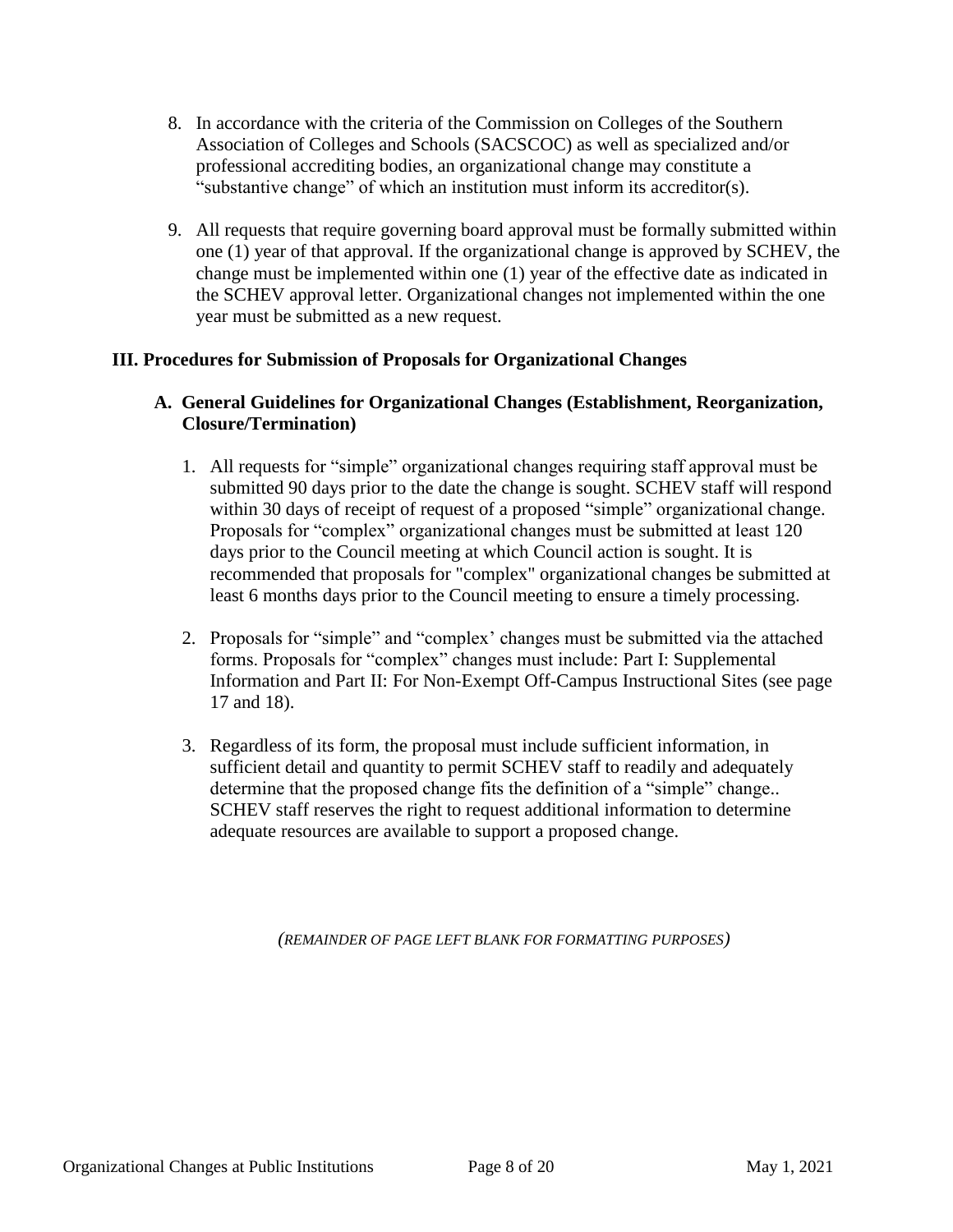#### **B. Specific Instructions for Organizational-Change Proposals (Establishment, Reorganization, Closure/Termination)**

#### **1. Proposal Format**

- Use Microsoft Word Times New Roman 12 Font for all text including appendix cover pages and page numbers. At minimum, foot notes should be in TNR 10 Font. All citations must utilize APA format.
- Use one inch margins and single space between narrative text.
- Number all pages of the document. Number appendices or attachments separate from the main document. Appendices/attachments are paginated separately.
- Use only SCHEV official forms edited SCHEV forms will not be accepted. Use SCHEV category headings when provided within this document.
- Print one-sided.
- Print documents from the Word document format—do not print documents from the PDF.
- Include support documentation (e.g., contracts, MOU/MOA agreements) in a labeled appendix. Non-word documents are to be scanned for inclusion in the appendix of the electronic copy, if applicable.
- For a "fully-exempt" off-campus site, provide documentation of the Virginia Generally Assembly action authorizing the site and the purpose of the site.
- Include organizational charts of existing and proposed organization within the institution and/or the unit.
- Use a clip;—please <u>do not</u> bind materials.
- For formal submissions, send two hard copies of the documentation. One document must contain an original signature on the cover letter and the SCHEV "Proposal for Organizational Change Cover Sheet." Electronic signatures will not be accepted.
- When submitting draft documents for SCHEV feedback, submit one hard copy labeled (watermark) "draft." Include a completed SCHEV Cover Sheet. Include a cover note from the SCHEV liaison that indicates the nature of the submission, the organizational change being proposed, and the liaison's contact information (name, telephone number, and email address). Institutions seeking to submit draft documents should consult SCHEV staff for guidance.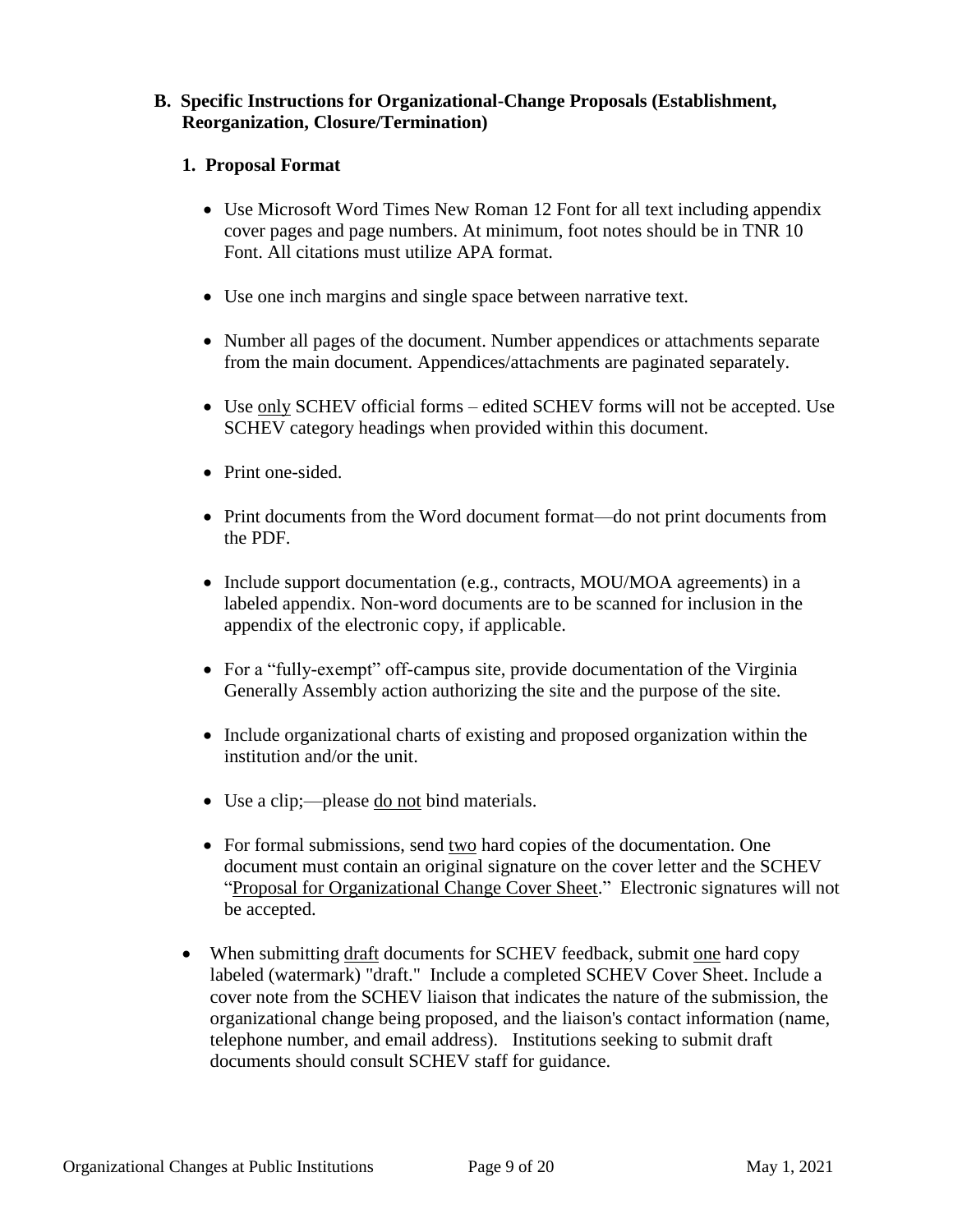Address all proposal correspondence to the Director of Academic Affairs. Submit two hard copies. Address all envelopes/packages to Administrative Assistant, Academic Affairs and Planning. For "complex" changes, an electronic copy on CD or flash drive is submitted upon final approval.

**Note:** No electronic copy is submitted for simple organizational changes.

# **2. Proposal Requirements, Components, and Forms**

Proposals for organizational changes must include the following components: (i) a cover letter signed by the president or chief academic officer; (ii) an "Organizational Change Cover Sheet"; (iii) a narrative to explain the proposed change; (iv) organizational charts; and (v) a table of contents.

# **i) Letter from Chief Academic Officer**

A letter signed by the president or chief academic officer must accompany the proposal for organizational changes. The letter must:

- indicate the institution's legal name, indicate the nature of the request, include the name and location of the organizational unit(s), the proposed effective date, and the BOV approval date. If BOV approval is not required, it should be noted.;
- For off-campus sites, include the name of the location, if applicable, full address of the location, and the web address (link) for the site, if applicable;
- provide a description the change;
- describe the institution's commitment to the change in terms of resources (e.g., physical resources, financial, faculty, and personnel);
- explain how the change will fit with the institution's mission; and
- describe funding plans for the change, including specified items and amount of the funding. Include a description of what the institution will stop doing or do differently in order to fund the change, if applicable. Indicate the institution's ability to establish and support the change with existing resources including, existing academic units.
- include contact information (name, title, email address, and telephone number) of person(s) other than the institution's chief academic officer who may be contacted regarding the organizational change proposal.
- **Note**: if the organizational change will be offered jointly or in collaboration with one or more additional institutions (public or private), the chief academic officer(s) of the collaborating institution(s) must also submit an organizational change request. If the organizational change will be offered jointly or in collaboration with a government agency or business, the chief executive officer or director must also submit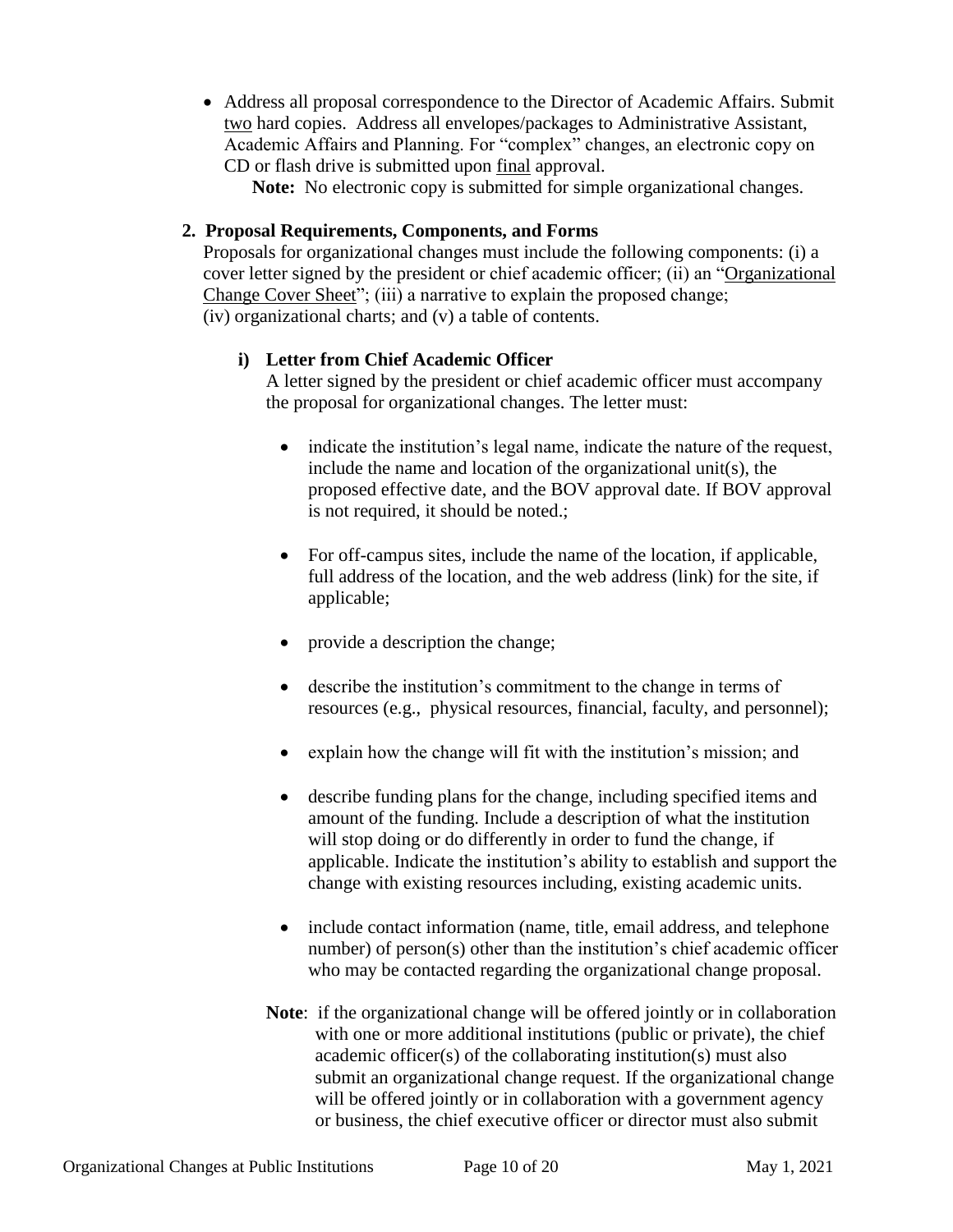documentation outlining the organization's commitment. Letters must be on company letterhead and include an original signature. All correspondence including contracts and Memorandum of Agreement/Understanding are included as attachments.

### **ii) Organizational Change Cover Sheet**

The SCHEV Cover Sheet for Organizational Changes must be used to submit proposals for organizational changes (see below).

*(REMAINDER OF PAGE LEFT BLANK FOR FORMATTING PURPOSES)*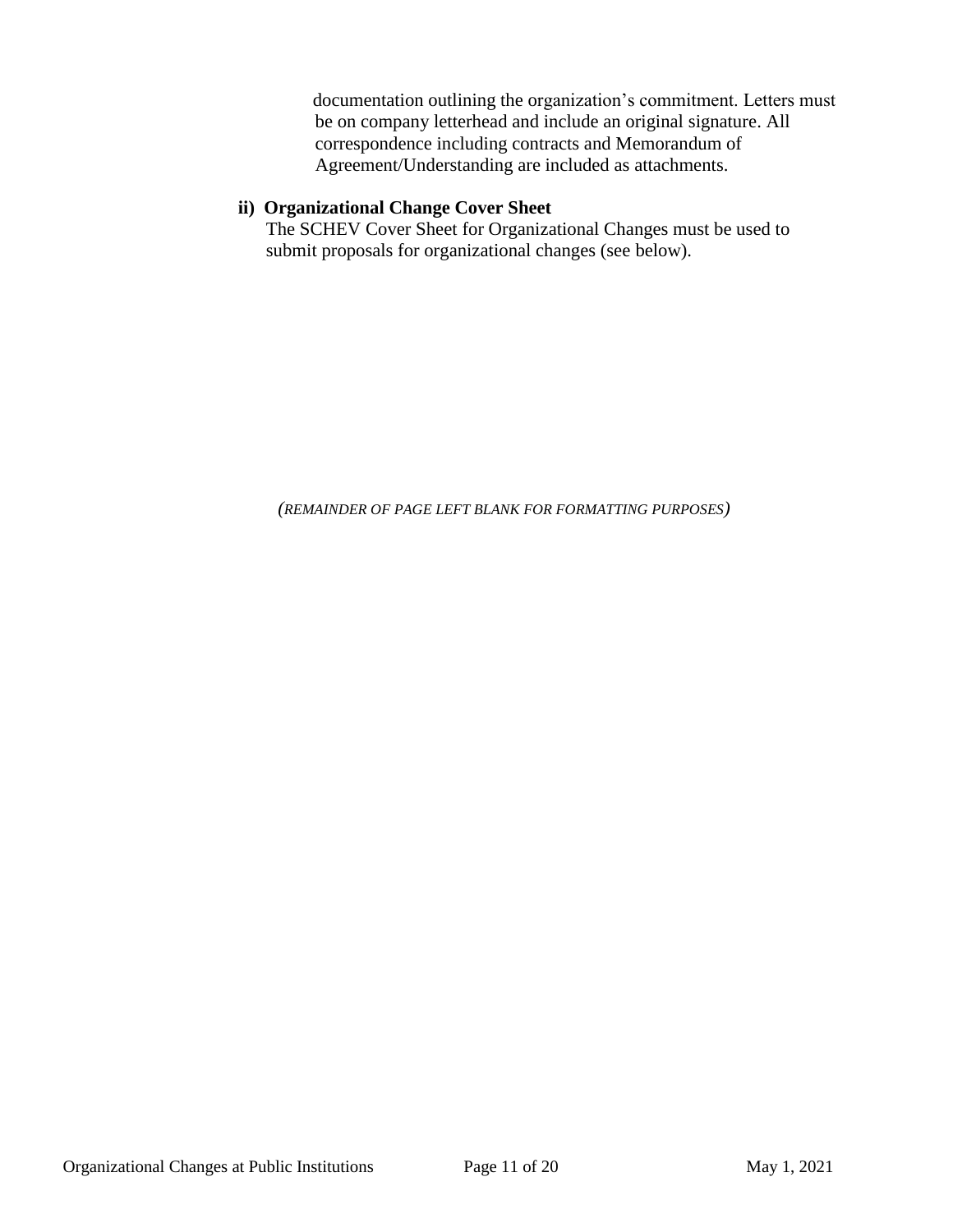### *STATE COUNCIL OF HIGHER EDUCATION FOR VIRGINIA* **PROPOSAL FOR ORGANIZATIONAL CHANGE COVER SHEET**

| 1. Institution                                                                                                                                                                                                                                                                                         |                                                                                                                                                               |                  |                                                                                                                          |
|--------------------------------------------------------------------------------------------------------------------------------------------------------------------------------------------------------------------------------------------------------------------------------------------------------|---------------------------------------------------------------------------------------------------------------------------------------------------------------|------------------|--------------------------------------------------------------------------------------------------------------------------|
| 2. Nature of Proposed Change (i.e., to establish, reorganize, or terminate/close an institutional<br>unit). Please indicate the change here. Attach a detailed description of the change as a<br>separate document. Attach copies of the institution's current and resultant organizational<br>charts. |                                                                                                                                                               |                  |                                                                                                                          |
| 3. Purpose of Proposed Change. Please indicate in a few words the reason for the change here or<br>simply indicate "See Attached". Provide a detailed description of the rationale for the change<br>as a separate document.                                                                           |                                                                                                                                                               |                  |                                                                                                                          |
| 4. Type of Proposed Change (check one).                                                                                                                                                                                                                                                                |                                                                                                                                                               |                  |                                                                                                                          |
| SIMPLE                                                                                                                                                                                                                                                                                                 |                                                                                                                                                               | COMPLEX          |                                                                                                                          |
| Please explain how the change fits with the<br>institution's mission, curriculum, and<br>funding as a separate document.                                                                                                                                                                               |                                                                                                                                                               |                  | Please complete and submit Part I<br>Supplemental Information and Part II<br>Information for Non-exempt off-campus site. |
| 5. Does this proposed change involve the establishment of an off-campus instructional site?                                                                                                                                                                                                            |                                                                                                                                                               |                  |                                                                                                                          |
| NO                                                                                                                                                                                                                                                                                                     |                                                                                                                                                               | YES <sup>[</sup> |                                                                                                                          |
| If yes, does the proposal fit the criteria for a partially-exempt, non-exempt, or fully-exempt<br>instructional site?                                                                                                                                                                                  |                                                                                                                                                               |                  |                                                                                                                          |
| PARTIALLY-EXEMPT                                                                                                                                                                                                                                                                                       | NON-EXEMPT $\Box$                                                                                                                                             |                  | <b>FULLY-EXEMPT</b>                                                                                                      |
| If partially-exempt, please<br>attach documentation to<br>support this status.                                                                                                                                                                                                                         | If fully-exempt, please attach<br>If non-exempt, please<br>complete and submit Part<br>documentation to support this<br>II and Part III of this form. status. |                  |                                                                                                                          |
| 6. Date of Approval by Board of Visitors (e.g., May 1, 2021):                                                                                                                                                                                                                                          |                                                                                                                                                               |                  |                                                                                                                          |
| Check box if BOV approval is not needed.                                                                                                                                                                                                                                                               |                                                                                                                                                               |                  |                                                                                                                          |
| 7. Proposed Effective Date of Organizational Change (e.g., December 15, 2021).                                                                                                                                                                                                                         |                                                                                                                                                               |                  |                                                                                                                          |

Signature Date

Title Phone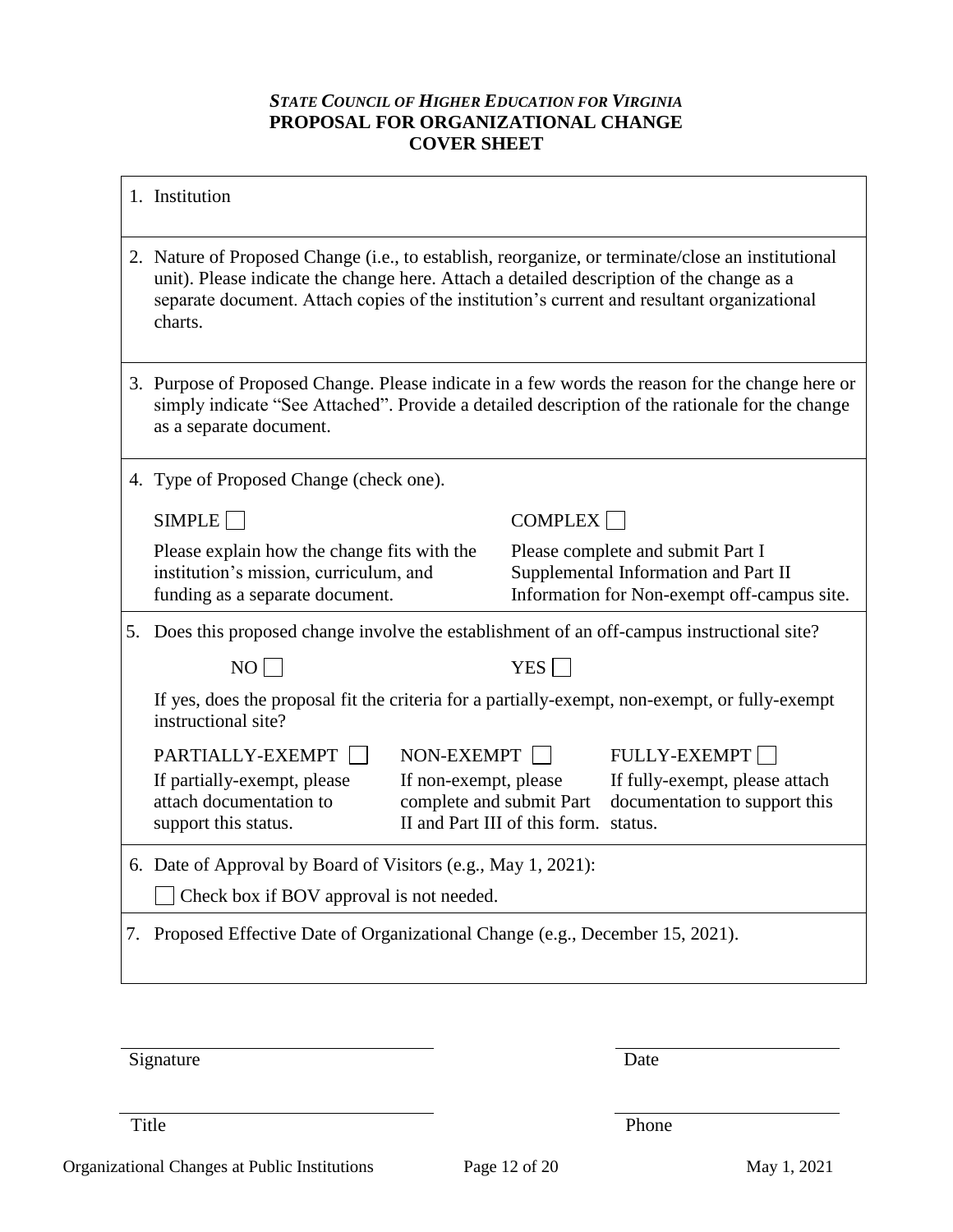## **iii) Narrative Description**

Proposals for organizational changes must include a detailed narrative description to address (at minimum) the areas and statements below. **Note:** The format for the proposal is **not** bulleted. A guide with the section headings to format the proposal can be found on page 15 of this document.

- Include a description of the nature of the proposed change.
- Provide a background narrative to succinctly summarize and describe the history of actions taken to determine whether an organizational change should be requested. The narrative should describe referenced actions in chronological order. If any authorized campus committees (not Board of Visitors) approved the organizational change, committee names and dates of approval should be indicated in each case. **Note:** the background narrative is not the rationale to justify the proposed organizational change. Statements about the rationales or justifications for the proposed organizational change—including rationales adopted by decision-making committees or other bodies— should be communicated in the "rationale" section of the proposal.
- Indicate the purpose of the proposed organizational change.
- Include a narrative to describe how the proposed change aligns with the institution's mission. The institution's SCHEV approved mission statement (only) must be provided.
- Include an explanation of the nomenclature used by the institution if unit names are used interchangeable (e.g., department and school).
- Describe the proposed closure or consolidation of existing units (at or above the department level), if applicable.
- Include a detailed rationale to provide justification for the organizational change. Include support documentation as an attachment/appendix when needed. Attachments/appendices should be referenced in the proposal document at the end of the rationale section.
- Describe the impact on academic programs located in the unit, or other academic units, including the school or college, if applicable. Indicate specific academic programs (degrees, certificates, and minors) that will be administered or located in the unit. Indicate academic programs that will be moved from the unit or relocated to the unit. **Note:** The program designation and name must align with the information on SCHEV's Degree and Certificate Inventory. Sub areas (e.g., concentrations, emphasis areas, focus areas, majors, specializations, and tracks) of a degree program are not included.
- Provide an explanation of the resources and a detailed description of the expenses needed to establish, support, and sustain the organizational change for the first (3) three years.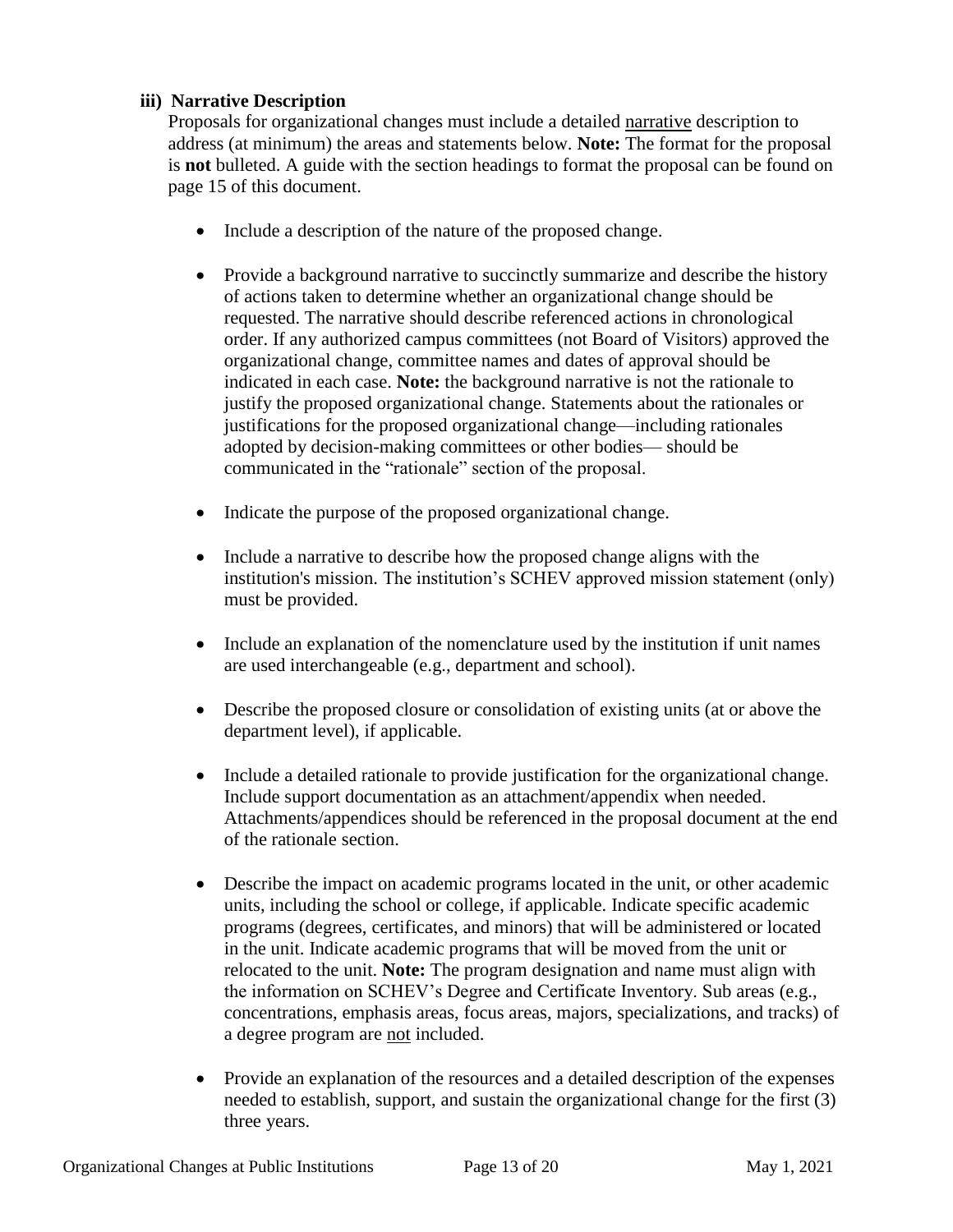Include information for administrative personnel, support personnel, faculty, graduate assistants, student workers, space, and other costs, specify name and funding amount (e.g., equipment). Position title, duties, salary, and fringe benefits should be included for all administrative and support personnel. Indicate costs and the year for new resources (e.g., new hires). Indicate salary and benefits for all other positions, if applicable. Describe faculty by classification and status (e.g., adjunct faculty), if applicable.

- For off-campus sites, provide a detailed description of the support services for students enrolled at the site. Explain the resources and availability of services.
- Indicate the miscellaneous expenses needed for the establishment of the proposed organizational change. Include a line-item budget to show the costs for signage, paper products, promotional materials, and other specified items. Indicate the source that will accommodate the costs.
- Indicate whether the institution and specified academic units, if applicable have adequate resources to establish, support, and maintain the organizational change. Indicate whether state support will be needed or requested in the first three (3) years of operation to support the proposed organizational change.
- For new or reorganized units or off-campus sites, include a budget form to show the costs for establishment or existing costs (e.g., a program or an existing unit) for the first three (3) years of operation.
- Include additional supplemental documentation as needed.

#### **iv) Organizational Charts**

Include organizational charts at the level of the proposed of change that show the organizational structure before and after the proposed organizational change. If new units are proposed, include an organizational chart of the units. Identify the unit(s) changing by light shading. Organizational charts should include only administration to show reporting hierarchy and academic units. Unit personnel and names, academic programs, and general offices are not included.

**Note**: For new academic units, administrators, faculty (number), graduate assistants (number), and staff (position title and number, if applicable) should be indicated on the organizational chart. All departments or units at the department level within the unit should be indicted.

All organizational charts should be scaled and size-adjusted for readability.

#### **v) Table of Contents**

Provide a detailed table of contents. The table of contents should reflect the headings and page numbers of the primary document and the headings and page numbers, if paginated for the attachments. Attachments/appendix items are paginated separately from the primary document and from other attachments/appendix items.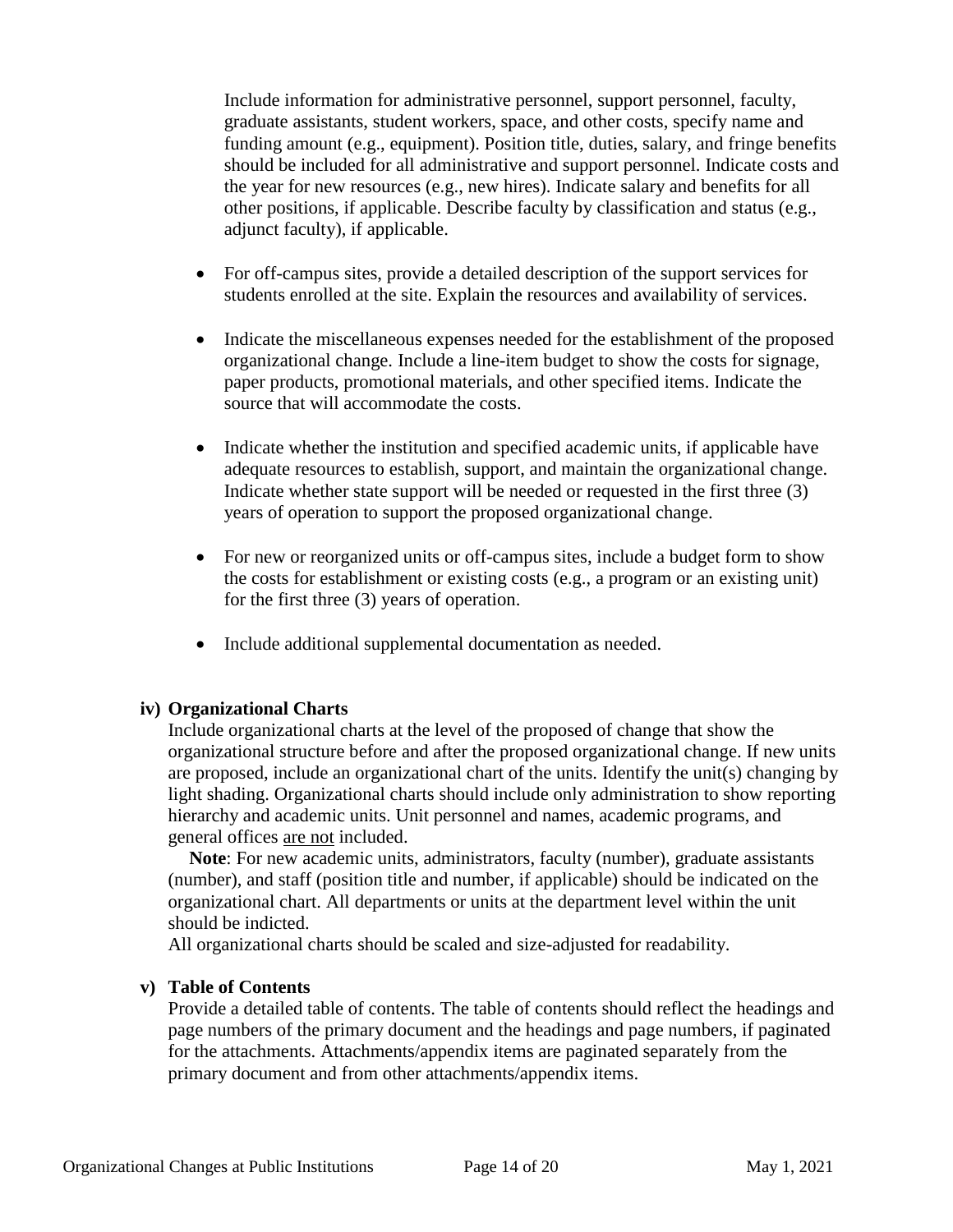#### **Format/order of section headings for proposals submitted to SCHEV**

This outline is provided for convenience and guidance in formatting organizational change requests submitted to SCHEV. Key section headings are provided. The parenthetical information gives guidance for text/explanation narrative and is not included in the formal document. **Note:** Additional headings (e.g., accreditation, student support services) may be needed to provide additional information. Such headings should be included as needed. Specific requirements regarding format and content can be found on pages 9, 13, and 14 of this document. Budget forms are on the SCHEV website.

#### **Institution**

(Legal Name)

## **Nature of Proposed Change**

(What change is proposed?)

#### **Background**

(Provide a detailed succinct history of actions taken to determine whether an organizational change should be requested. The narrative should describe referenced actions in chronological order and indicate dates or time frames, personnel, and what occurred. If any authorized campus committees (not Board of Visitors) approved the organizational change, committee names and dates of approval should be indicated in each case. Note: background narrative is not rationale or justification for the organizational change and does not include statements about the rationales or justifications. Such information is written in the rationale section of the proposal.)

#### **Purpose of Proposed Change**

(Provide a statement to indicate the purpose of the change.)

## **Mission**

(Describe how the change aligns with the institution's mission. Provide only the SCHEV approved mission statement. Do not include goals and strategic initiatives.)

## **Rationale for Proposed Change**

(What are the reasons for the proposed change? Include a detailed narrative with support statements describing justification for the organizational change. Provide conclusion statement(s) to indicate the effects/outcomes (why the change is needed) of the organizational change if approved. Support documents should be included as appendix items, if needed.)

## **Academic Programs**

(Indicate whether academic units, if applicable will be affected by the organizational change. Describe the affect(s). Indicate whether academic programs will be affected by the organizational change or moved to or from the unit. List the academic programs degrees, certificates, and minors in the unit. For degree and certificate programs, only SCHEV approved programs are listed and the information should align with the SCHEV Degree and Certificate Inventory.)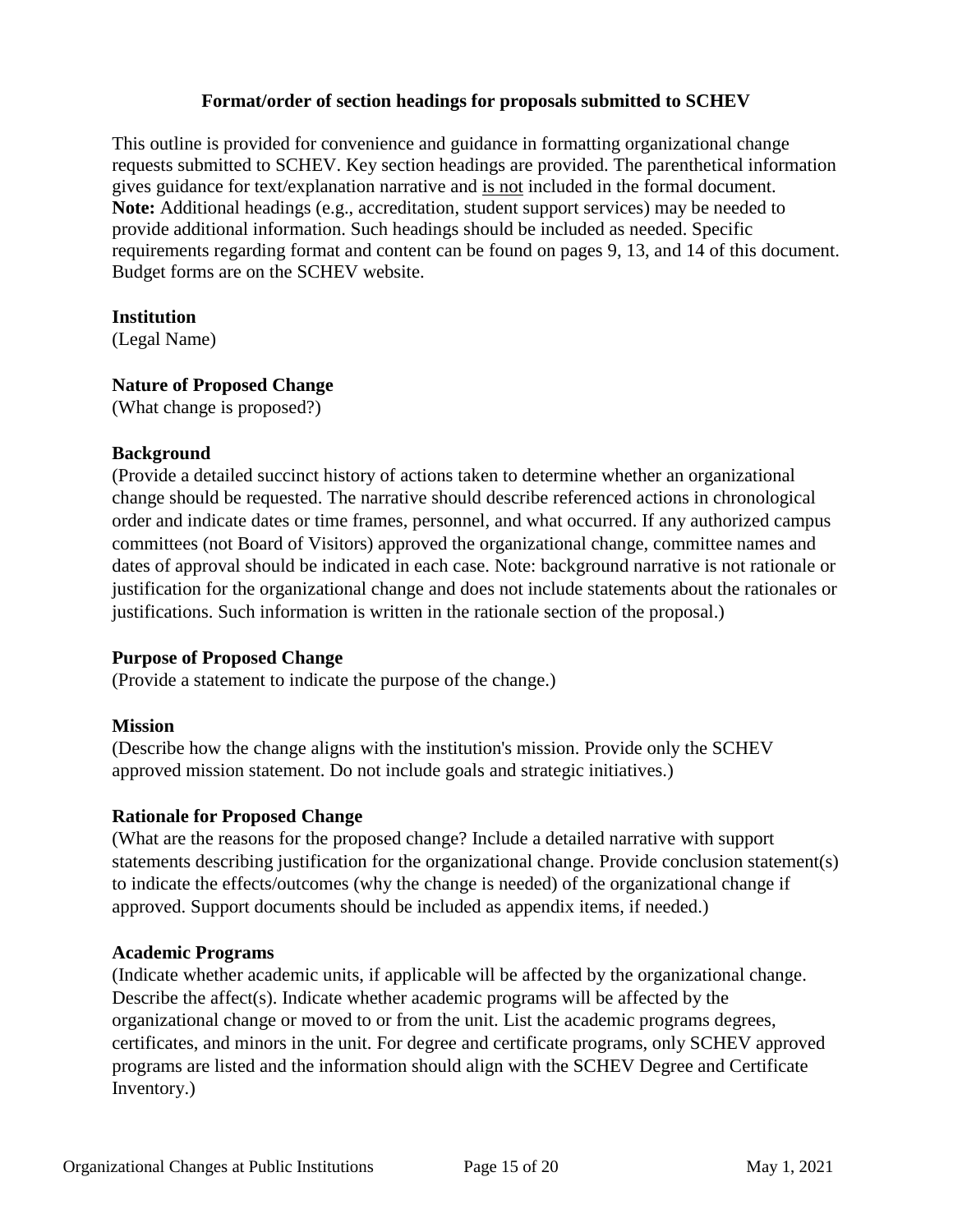## **Space**

(For campus-based units, indicate whether the institution has adequate space for the new or reorganized unit including offices, meeting rooms, student space, and labs, if applicable. Indicate the building name. For off-campus sites, include a detailed summarized description of the space. Pictures of facilities at the site (e.g., classrooms) or floor plans should be included as appendix items.)

## **Resources/Budget**

(Provide a brief introduction to summarize key aspects of the budget. Indicate existing resources and sources of the resources. Use sub-headings to provide a detailed description of expenses (e.g., personnel, faculty, graduate assistants) to establish and sustain the organizational change. To indicate additional areas for expenses, under a sub-heading entitled "other costs," provide the name of the expense, the dollar amount, and an explanation of the expense. Expenses should be presented separately. **Note:** The total amount of other costs will be included in the organizational change budget form. Include a sub-heading entitled "miscellaneous" and describe the initial support expenses (e.g., paper products, signage, web site costs) for the proposed organizational change. Include a line item budget to show the cost for each expense and indicate the total cost of expenses. Indicate whether the institution has adequate resources to establish and maintain the organizational change. Indicate whether a request will be made for state funding to establish and operate the proposed organizational change.)

Include a SCHEV organizational change budget form for new and reorganized academic units and off-campus sites. Budget forms and instructions are available on the SCHEV website.

# **Justification for Organizational Change**

(For off-campus sites, if the request is proposed as a "simple" change, include a narrative to explain why the organizational change is being proposed as a simple change.)

## **Attachments/Appendices**

(Include organizational charts. When applicable, include contracts, leases, and copies of Virginia General Assembly legislation and/or appropriation acts.)

*(REMAINDER OF PAGE LEFT BLANK FOR FORMATTING PURPOSES)*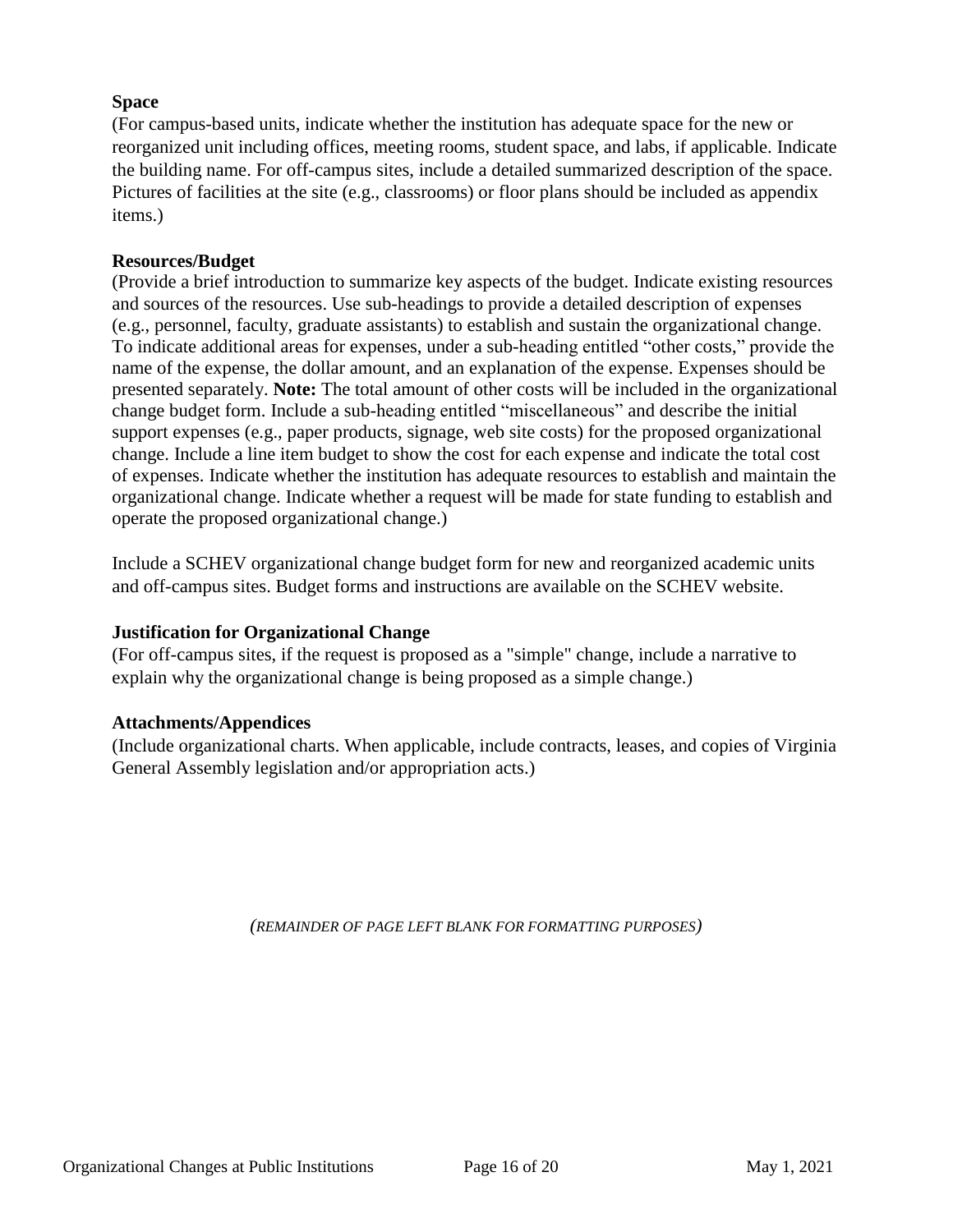#### **Part I: Supplemental Information**

- 1. If a study was conducted to determine the feasibility of the proposed organizational change, please summarize its findings here and attach a copy of the full report. If no such feasibility study was conducted, summarize a needs assessment (the institution's need for the change, and/or the needs of students, citizens, employers, the local area, the region, the Commonwealth) here and attach a detailed description of the necessity for the proposed organizational change.
- 2. Summarize here and attach a detailed description of the anticipated effect(s) of the proposed change on the institution's mission, scope, curriculum and budget.
- 3. If the proposed organizational change will involve the **reorganization** of an existing academic unit, or the **merger** of two or more currently-separate units, please summarize here and attach a detailed description of the impact of this change on operating costs (including salaries, facilities, equipment and supplies).
- 4. If the proposed change will involve the **establishment of a new academic unit or units**, please summarize here and attach a detailed description of the anticipated operating costs, including costs of and number of FTE personnel in each of the following categories: administrative salaries, faculty salaries, clerical/support salaries, supplies, library, travel, equipment, and other (itemized). Indicate for which, if any, of the categories above the institution will be requesting new state appropriations.

If the new organizational unit(s) will be funded in part by a source or sources other than state appropriations, summarize here and attach a detailed description of these anticipated private funds (source, amount, duration, and planned use).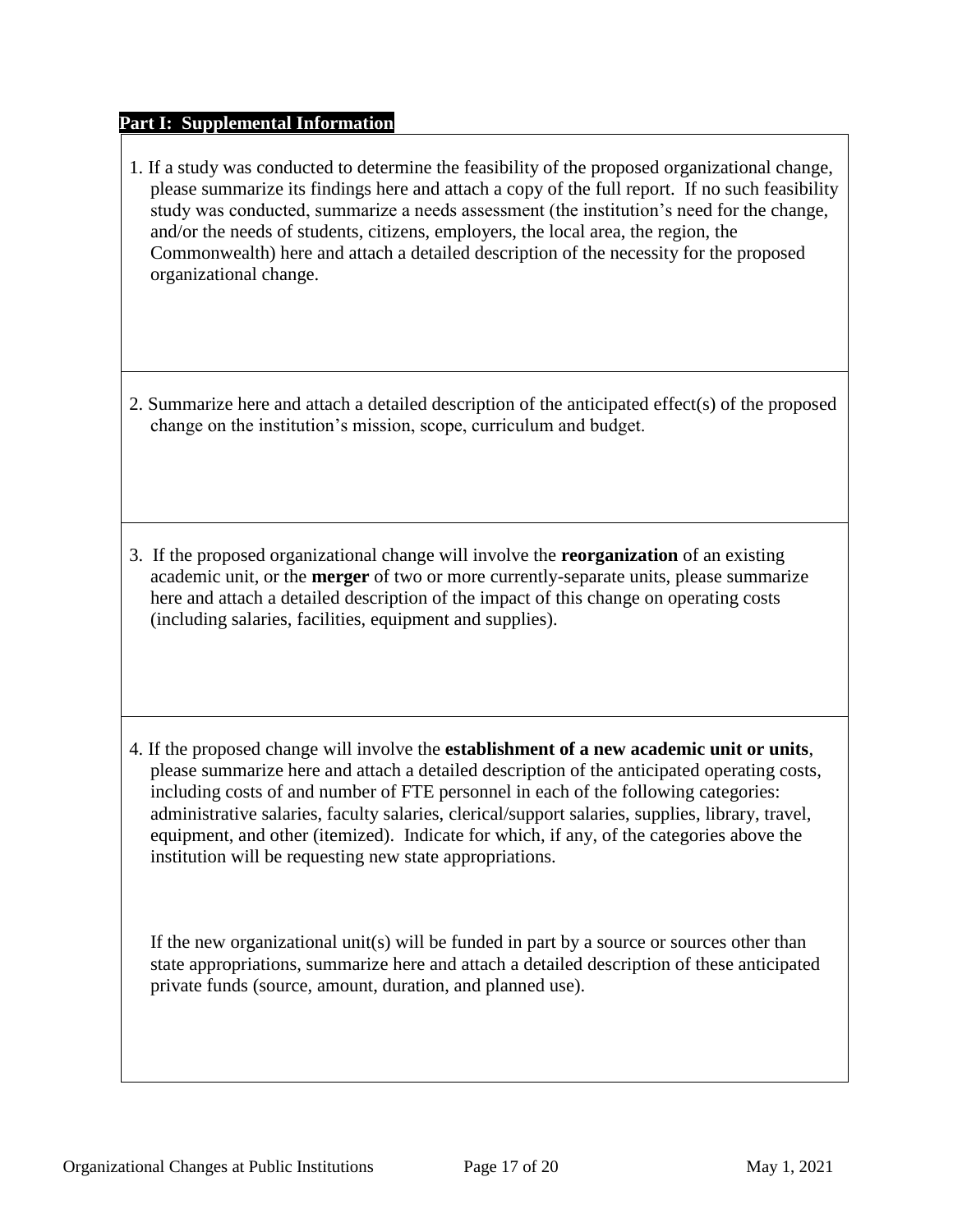#### **Part II: For Non-Exempt Off-Campus Instructional Sites**

1. Type of Council Action Sought at This Time (check one)**:**

If "partially-exempt," please provide If "conditional," please provide the the information requested in Section A information requested in Section B Then, complete Section C. Then, complete Section C.

# PRELIMINARY-APPROVAL ◯ CONDITIONAL-APPROVAL ◯

2. At minimum, proposal documents must include text to address statements below. Appropriate section headings should be included. Add additional headings if needed.

#### A. Preliminary Approval

- (i) A request for a Preliminary Approval **must** address, clearly and completely,  **ISSUES OF "NEED,"** such as:
	- How will the site fit with the institution's mission, strategic plan, six-year plan, and state priorities?
	- How might other public institutions be impacted?
	- Why does this institution need this type of site at this time?
	- Why does the state, region, and/or local need this type of site at this time?
	- What will the site do?
	- What type(s) of academic offerings/programs—generally or specifically—will be available at the site?
	- How many students will be served? How will these students be served?
	- How innovative will the site and its offerings be, in terms of technology, scheduling, and space utilization?
- (ii) A request for a Preliminary Approval **must** address, in at least a general way,  **ISSUES OF "COST,"** such as:
	- What is the anticipated scope of the project (one building; more? What size, scale, design infrastructure—basic vs. innovative?)?
	- Based on all of the above information, what is the institution's general estimate of site development/purchase/construction costs: annual operating costs?
	- How were these determinations made? On what are they based?
- (iii) In a request for a Preliminary Approval, **"SITE SPECIFIC" ISSUES** are optional. At this discretion, a public institution may elect to discuss:
	- What specific building(s) for purchases? What specific locations (parcels/tracts, towns, cities, counties)? What specific contractors, terms, agreements?
	- Status of preliminary site plans and/or site analyses.

## FORM CONTINUES ON NEXT PAGE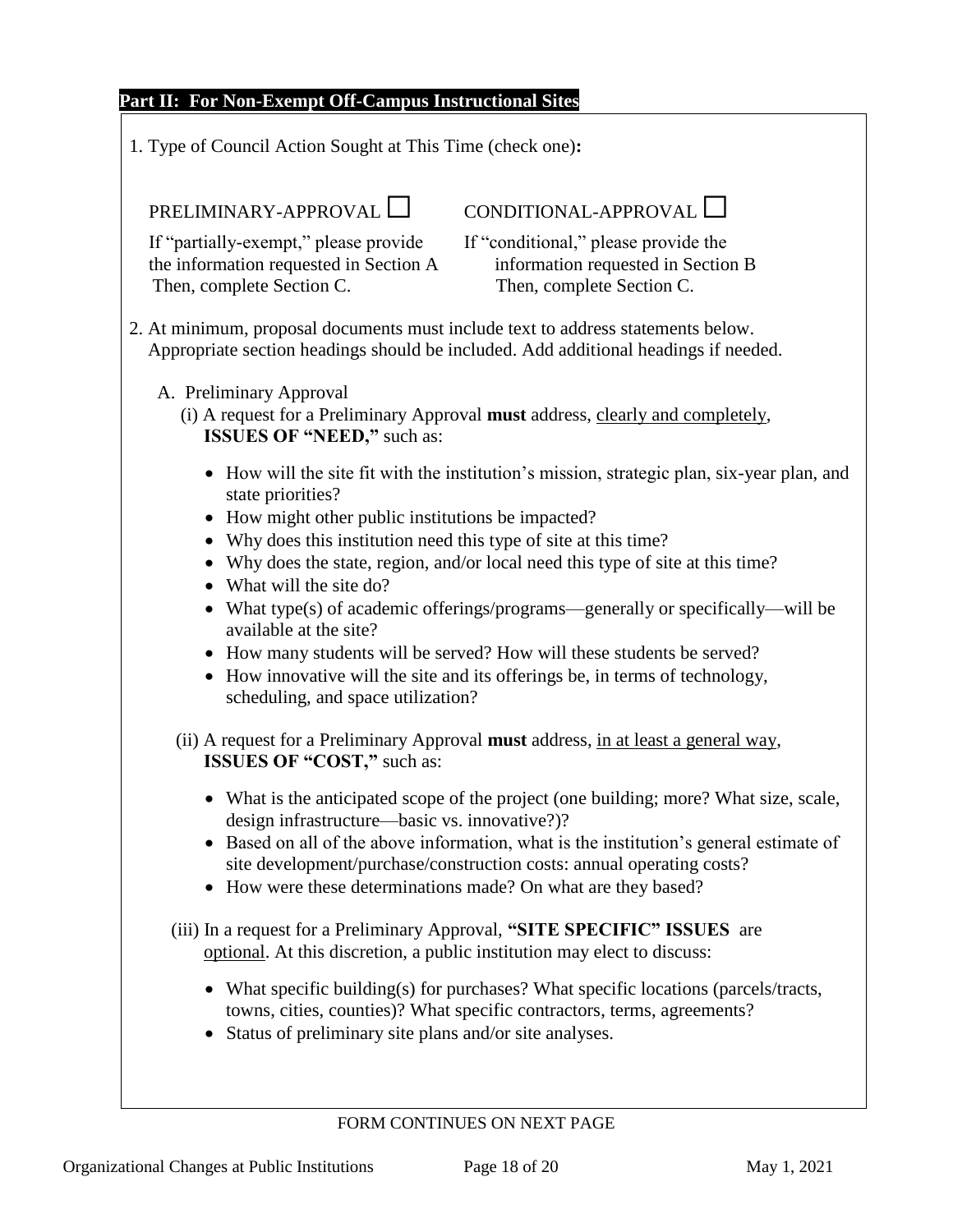| <b>B. Conditional Approval</b>                                                                                                                                                                                             |                                                                                                                                                                                                                                                                                                                                                                                                                                                                                                           |                                                                                                                                                                                                                                                                                                                                                                                                                                                                                                                                                                                                                                                                                                                                                                                                                                                                                                                                                                                                          |
|----------------------------------------------------------------------------------------------------------------------------------------------------------------------------------------------------------------------------|-----------------------------------------------------------------------------------------------------------------------------------------------------------------------------------------------------------------------------------------------------------------------------------------------------------------------------------------------------------------------------------------------------------------------------------------------------------------------------------------------------------|----------------------------------------------------------------------------------------------------------------------------------------------------------------------------------------------------------------------------------------------------------------------------------------------------------------------------------------------------------------------------------------------------------------------------------------------------------------------------------------------------------------------------------------------------------------------------------------------------------------------------------------------------------------------------------------------------------------------------------------------------------------------------------------------------------------------------------------------------------------------------------------------------------------------------------------------------------------------------------------------------------|
| (i) Nature of the proposed<br>site.                                                                                                                                                                                        |                                                                                                                                                                                                                                                                                                                                                                                                                                                                                                           |                                                                                                                                                                                                                                                                                                                                                                                                                                                                                                                                                                                                                                                                                                                                                                                                                                                                                                                                                                                                          |
| Lease Property or Space L                                                                                                                                                                                                  | Donated Property or Space $\Box$                                                                                                                                                                                                                                                                                                                                                                                                                                                                          | New campus                                                                                                                                                                                                                                                                                                                                                                                                                                                                                                                                                                                                                                                                                                                                                                                                                                                                                                                                                                                               |
|                                                                                                                                                                                                                            | Purchased Property or Space $\Box$                                                                                                                                                                                                                                                                                                                                                                                                                                                                        | New Construction $\Box$                                                                                                                                                                                                                                                                                                                                                                                                                                                                                                                                                                                                                                                                                                                                                                                                                                                                                                                                                                                  |
| If the property or space is to<br>be used for a specified time<br>period, please attach<br>detailed descriptions of:<br>a. the location;                                                                                   | If the attached property or space is to<br>be donated or purchased, please attach<br>detailed descriptions of:                                                                                                                                                                                                                                                                                                                                                                                            | If the site is to involve<br>construction of a building,<br>complex or campus, please<br>attach detailed descriptions of:                                                                                                                                                                                                                                                                                                                                                                                                                                                                                                                                                                                                                                                                                                                                                                                                                                                                                |
| b. the lease or use agreement;<br>c. the length of the lease or<br>use<br>period;<br>d. an estimate of FTE<br>students<br>to be served during the use<br>period;<br>e. any support services to be<br>supplied at the site. | a. the location;<br>b. the donation or purchase<br>agreement;<br>c. an estimate of FTE students to<br>be served;<br>d. support services to be supplied<br>on-site;<br>e. projected student enrollment for<br>five years, including enrollment<br>sources(s);<br>f. estimated operation costs,<br>including staffing and separate<br>listings of ongoing and<br>incremental resource<br>requirements when fully<br>operational;<br>g. impact of site on other<br>campuses'/institutions'<br>enrollment(s). | a. the site analysis<br>(including maps);<br>b. the site plan, including<br>topography, roads, building<br>location(s),traffic and<br>pedestrian circulation/flow,<br>expansion potential, and<br>adjacent land development;<br>c. student support services<br>to be supplied onsite;<br>d. an academic plan (for new<br>campus only);<br>e. projected enrollments for five<br>years, including enrollment<br>source(s);<br>f. preliminary estimates of costs<br>for site development and<br>construction;<br>g. preliminary space<br>requirements by function and<br>room type;<br>h. estimated operating costs,<br>including staffing and<br>separate listing of ongoing<br>and incremental resource<br>requirements when fully<br>operational;<br>i. impact on other<br>campuses'/institutions'<br>enrollment(s);<br>j. projected calendar for<br>development of site and<br>capital projects,<br>implementation, and<br>operating expenditures<br>k. summary of planning<br>process and BOV actions. |